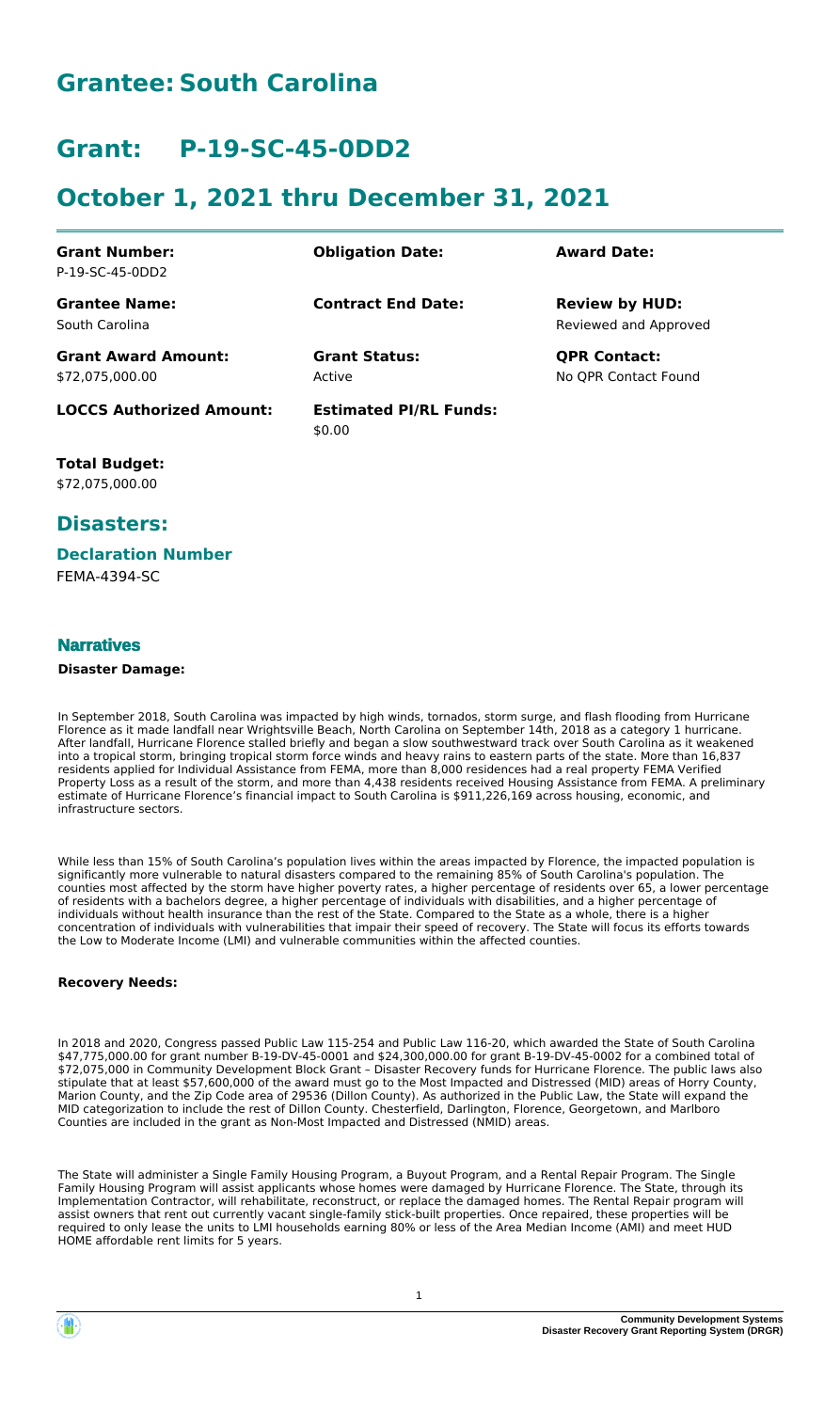The State will also administer a Buyout Program within the MID counties. This program will assist property owners within a FEMA designated 100 year floodplain that suffered damage to their home from Hurricane Florence by offering to purchase their home at pre-disaster fair market value. Following the purchase, the State will demolish the damaged house and emplace a Conservation Covenant on the property, preventing further residential or commercial development of the land. The property will then be transferred to either local governments, non-profit organizations, or other entities. This program seeks to remove disaster-prone homes and structures from the floodplain and to encourage the previous homeowner to relocate to an area of reduced flood risk.

| <b>Overall</b>                                     | <b>This Report Period</b> | <b>To Date</b>  |
|----------------------------------------------------|---------------------------|-----------------|
| <b>Total Projected Budget from All Sources</b>     | \$16,800,000.00           | \$72,075,000.00 |
| B-19-DV-45-0001                                    | \$10,023,309.05           | \$47,775,000.00 |
| B-19-DV-45-0002                                    | \$6,776,690.95            | \$24,300,000.00 |
| <b>Total Budget</b>                                | \$16,800,000.00           | \$72,075,000.00 |
| B-19-DV-45-0001                                    | \$10,023,309.05           | \$47,775,000.00 |
| B-19-DV-45-0002                                    | \$6,776,690.95            | \$24,300,000.00 |
| <b>Total Obligated</b>                             | \$100,100.00              | \$30,700,100.00 |
| B-19-DV-45-0001                                    | \$100,100.00              | \$16,600,100.00 |
| B-19-DV-45-0002                                    | \$0.00                    | \$14,100,000.00 |
| <b>Total Funds Drawdown</b>                        | \$3,973,475.66            | \$5,919,926.25  |
| B-19-DV-45-0001                                    | \$2,410,541.74            | \$3,606,980.85  |
| B-19-DV-45-0002                                    | \$1,562,933.92            | \$2,312,945.40  |
| <b>Program Funds Drawdown</b>                      | \$3,973,475.66            | \$5,919,926.25  |
| B-19-DV-45-0001                                    | \$2,410,541.74            | \$3,606,980.85  |
| B-19-DV-45-0002                                    | \$1,562,933.92            | \$2,312,945.40  |
| <b>Program Income Drawdown</b>                     | \$0.00                    | \$0.00          |
| B-19-DV-45-0001                                    | \$0.00                    | \$0.00          |
| B-19-DV-45-0002                                    | \$0.00                    | \$0.00          |
| <b>Program Income Received</b>                     | \$0.00                    | \$0.00          |
| B-19-DV-45-0001                                    | \$0.00                    | \$0.00          |
| B-19-DV-45-0002                                    | \$0.00                    | \$0.00          |
| <b>Total Funds Expended</b>                        | \$3,973,475.66            | \$5,919,926.25  |
| B-19-DV-45-0001                                    | \$2,410,541.74            | \$3,606,980.85  |
| B-19-DV-45-0002                                    | \$1,562,933.92            | \$2,312,945.40  |
| <b>HUD Identified Most Impacted and Distressed</b> | \$3,589,571.90            | \$5,093,773.26  |
| B-19-DV-45-0001                                    | \$2,160,291.83            | \$3,064,484.00  |
| B-19-DV-45-0002                                    | \$1,429,280.07            | \$2,029,289.26  |
| <b>Other Funds</b>                                 | \$0.00                    | \$0.00          |
| <b>Match Funds</b>                                 | \$0.00                    | \$0.00          |
| Non-Match Funds                                    | \$0.00                    | \$0.00          |
| <b>Funds Expended</b>                              |                           |                 |

| <b>Overall</b>                      | <b>This Period</b> | <b>To Date</b> |
|-------------------------------------|--------------------|----------------|
| South Carolina Office of Resilience | \$3.973.475.66     | \$5,919,926.25 |

### **Progress Toward Required Numeric Targets**

| <b>Requirement</b>                  | <b>Target</b>   | <b>Projected</b> | <b>Actual</b>  |
|-------------------------------------|-----------------|------------------|----------------|
| <b>Overall Benefit Percentage</b>   | 70.00%          | $.00\%$          | N/A            |
| <b>Minimum Non Federal Match</b>    | \$.00           | \$.00            | \$.00          |
| <b>Overall Benefit Amount</b>       | \$46,900,000.00 | \$.00            | \$.00          |
| <b>Limit on Public Services</b>     | \$.00           | \$.00            | \$.00          |
| <b>Limit on Admin/Planning</b>      | \$.00           | \$5,075,000.00   | \$.00          |
| <b>Limit on Admin</b>               | \$.00           | \$3,603,750.00   | \$.00          |
| <b>Most Impacted and Distressed</b> | \$.00           | \$57,660,000.00  | \$5,093,773.26 |

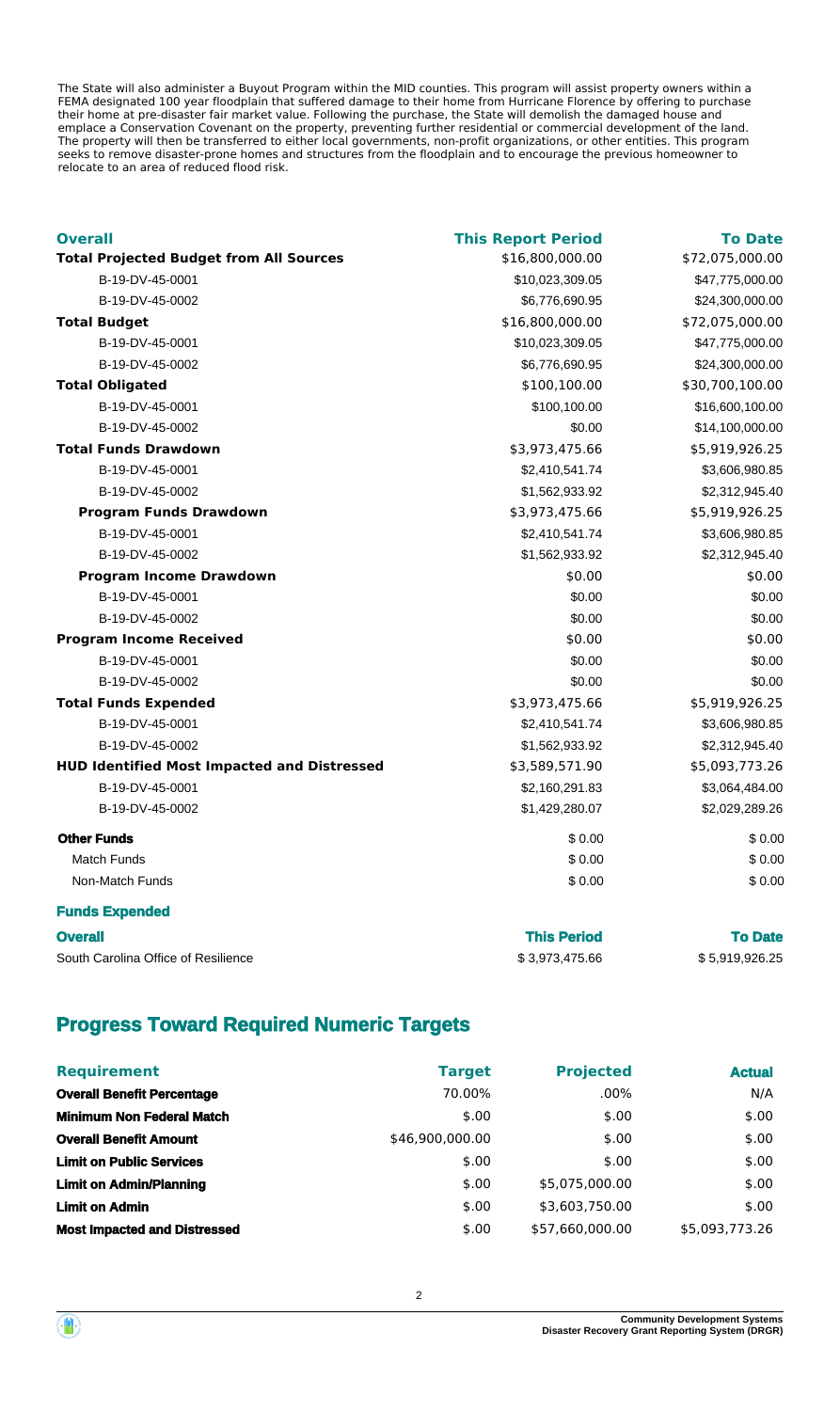## **Overall Progress Narrative:**

This Quarterly Progress Report (QPR) is the 4th published for grant number P-19-SC-45-0DD2, which includes both B-19-DV-45-0001 and B-19-DV-45-0002 grants by the State of South Carolina, home of the 2021 Duke Mayo bowl winner, The University of South Carolina. The South Carolina Office of Resilience through the South Carolina Disaster Recovery Division and its procured contractor Horne, LLP (the State) will discuss its progress between 1 October and 31 December in the QPR below. The Stateâ¿¿s efforts reflect a grant it received from the Department of Housing and Urban Development (HUD) to rebuild South Carolina from damage caused by the September 2018 Hurricane Florence (DR-4394).

The State completed 23 homes this quarter, with 20 homes from Most Impacted and Distressed (MID) counties and 3 homes from Non-Most Impacted and Distressed (NMID) counties. The program is still in its beginning phase, working towards increasing its construction rate and getting more homes through the preconstruction phase. In total, the State has returned 40 MID and 3 NMID households to their safe, sanitary, and secure homes.The State is also processing and reviewing potential Buyout cases.

After reviewing the number of applicants, their eligibility, and their prioritization matrix score, the State has determined that it will not be able to serve non-Low to Moderate Income (LMI) applicants in its Single Family Housing Rehabilitation program. Within DRGR, the Urgent Needs Rehabilitation activities have been canceled and their budgets have been transferred to their respective LMI counterpart activities. This decision only affects the Single Family Housing Rehabilitation activities and not the Buyout program activities.

The State continues to take action to affirmatively further fair housing throughout our CDBG-DR and CDBG-MIT programs by consistently showing concentrated efforts to serve the LMI population. In addition to serving the LMI population, the State continues to prioritize the needs of the elderly, disabled, and female-headed households.

Section 3 reporting under the new CFR 24 Part 75 rules began last quarter. The State will be responsible for reporting all labor hours, Section 3 labor hours, and Targeted Section 3 hours in the QPR. Section 3 hours for its Single Family Housing program will be reported in the MID LMI Single Family Housing Rehabilitation activity. Currently, there are no applicable hours to report.

The contract report required by Public Law 115-254 and Public Law 116-20 is attached to the Administration Activity.

### **Project Summary**

| <b>Project #, Project Title</b> | <b>This Report</b>                      | <b>To Date</b>                          |                                         |  |
|---------------------------------|-----------------------------------------|-----------------------------------------|-----------------------------------------|--|
|                                 | <b>Program Funds</b><br><b>Drawdown</b> | <b>Project Funds</b><br><b>Budgeted</b> | <b>Program Funds</b><br><b>Drawdown</b> |  |
| 1A, Program Administration      | \$439,419.54                            | \$3,603,750.00                          | \$792,725.01                            |  |
| B-19-DV-45-0001                 | \$290,016.90                            | \$2,388,750.00                          | \$523,227.32                            |  |
| B-19-DV-45-0002                 | \$149,402.64                            | \$1,215,000.00                          | \$269,497.69                            |  |
| 2P, Program Planning            | \$853.45                                | \$1,471,250.00                          | \$122,912.02                            |  |
| B-19-DV-45-0001                 | \$563.28                                | \$975,219.82                            | \$81,140.04                             |  |
| B-19-DV-45-0002                 | \$290.17                                | \$496,030.18                            | \$41,771.98                             |  |
| 3H, Single Family Housing       | \$3,533,102.79                          | \$56,000,000.00                         | \$5,004,189.34                          |  |
| B-19-DV-45-0001                 | \$2,119,861.68                          | \$33,411,030.18                         | \$3,002,513.61                          |  |
| B-19-DV-45-0002                 | \$1,413,241.11                          | \$22,588,969.82                         | \$2,001,675.73                          |  |
| 4B, Buyout Program              | \$80.50                                 | \$10,000,000.00                         | \$80.50                                 |  |
| B-19-DV-45-0001                 | \$80.50                                 | \$10,000,000.00                         | \$80.50                                 |  |
| B-19-DV-45-0002                 | \$0.00                                  | \$0.00                                  | \$0.00                                  |  |
| 5R, Affordable Rental Program   | \$19.38                                 | \$1,000,000.00                          | \$19.38                                 |  |
| B-19-DV-45-0001                 | \$19.38                                 | \$1,000,000.00                          | \$19.38                                 |  |
| B-19-DV-45-0002                 | \$0.00                                  | \$0.00                                  | \$0.00                                  |  |
| 9999, Restricted Balance        | \$0.00                                  | \$0.00                                  | \$0.00                                  |  |
| B-19-DV-45-0001                 | \$0.00                                  | \$0.00                                  | \$0.00                                  |  |
| B-19-DV-45-0002                 | \$0.00                                  | \$0.00                                  | \$0.00                                  |  |

# **Activities**

**Project # / 1A / Program Administration**

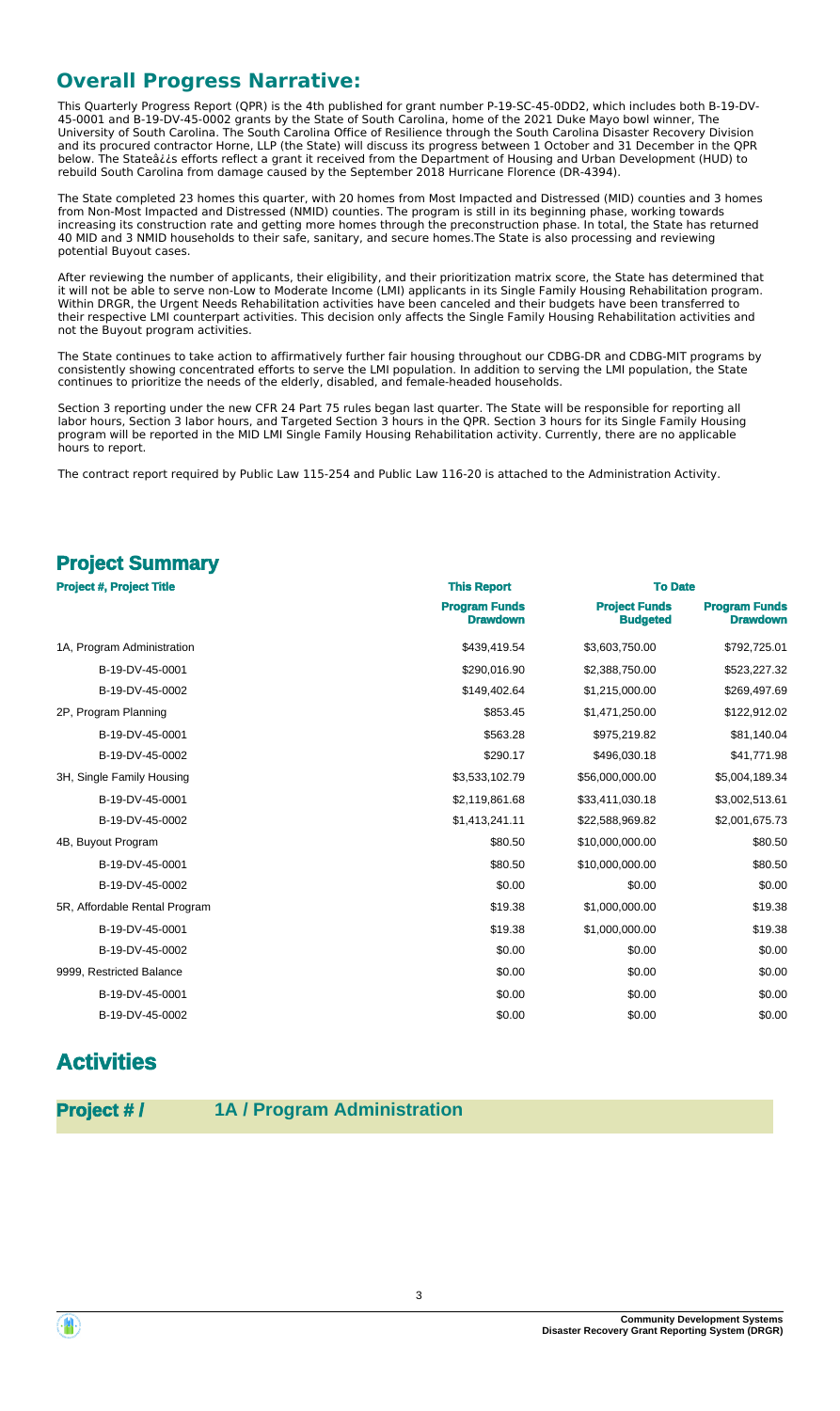### **Grantee Activity Number: 1A1A Activity Title: Program Administration**

### **Activitiy Type:**

**Projected Start Date: Benefit Type: National Objective:** 12/14/2020 N/A Administration **Under Way Project Number:** 1A

**Activity Status: Projected End Date: Completed Activity Actual End Date:** 12/14/2026 **Project Title:** Program Administration

#### **Responsible Organization:**

N/A South Carolina Office of Resilience

| <b>Overall</b>                                 | <b>Oct 1 thru Dec 31, 2021</b> | <b>To Date</b> |
|------------------------------------------------|--------------------------------|----------------|
| <b>Total Projected Budget from All Sources</b> | \$0.00                         | \$7,207,500.00 |
| B-19-DV-45-0001                                | \$0.00                         | \$3,603,750.00 |
| B-19-DV-45-0002                                | \$0.00                         | \$3,603,750.00 |
| <b>Total Budget</b>                            | \$0.00                         | \$7,207,500.00 |
| B-19-DV-45-0001                                | \$0.00                         | \$3,603,750.00 |
| B-19-DV-45-0002                                | \$0.00                         | \$3,603,750.00 |
| <b>Total Obligated</b>                         | \$0.00                         | \$2,900,000.00 |
| B-19-DV-45-0001                                | \$0.00                         | \$2,000,000.00 |
| B-19-DV-45-0002                                | \$0.00                         | \$900,000.00   |
| <b>Total Funds Drawdown</b>                    | \$439,419.54                   | \$792,725.01   |
| B-19-DV-45-0001                                | \$290,016.90                   | \$523,227.32   |
| B-19-DV-45-0002                                | \$149,402.64                   | \$269,497.69   |
| <b>Program Funds Drawdown</b>                  | \$439,419.54                   | \$792,725.01   |
| B-19-DV-45-0001                                | \$290,016.90                   | \$523,227.32   |
| B-19-DV-45-0002                                | \$149,402.64                   | \$269,497.69   |
| <b>Program Income Drawdown</b>                 | \$0.00                         | \$0.00         |
| B-19-DV-45-0001                                | \$0.00                         | \$0.00         |
| B-19-DV-45-0002                                | \$0.00                         | \$0.00         |
| <b>Program Income Received</b>                 | \$0.00                         | \$0.00         |
| B-19-DV-45-0001                                | \$0.00                         | \$0.00         |
| B-19-DV-45-0002                                | \$0.00                         | \$0.00         |
| <b>Total Funds Expended</b>                    | \$439,419.54                   | \$792,725.01   |
| South Carolina Office of Resilience            | \$439,419.54                   | \$792,725.01   |
| <b>Most Impacted and Distressed Expended</b>   | \$351,535.63                   | \$634,180.01   |
| B-19-DV-45-0001                                | \$232,013.52                   | \$418,581.86   |
| B-19-DV-45-0002                                | \$119,522.11                   | \$215,598.15   |
|                                                |                                |                |

#### **Activity Description:**

This activity will cover the general administration of the program by the South Carolina Office of Resilience's Disaster Recovery Office.

#### **Location Description:**

The Hurricane Florence CDBG-DR grant will serve Chesterfield, Darlington, Dillon, Florence, Georgetown, Horry, Marion, and Marlboro Counties. Additionally, Dillon, Horry, and Marion Counties are categorized as Most Impacted and Distressed (MID), with the rest of the counties being categorized as Non-Most Impacted and Distressed (NMID).

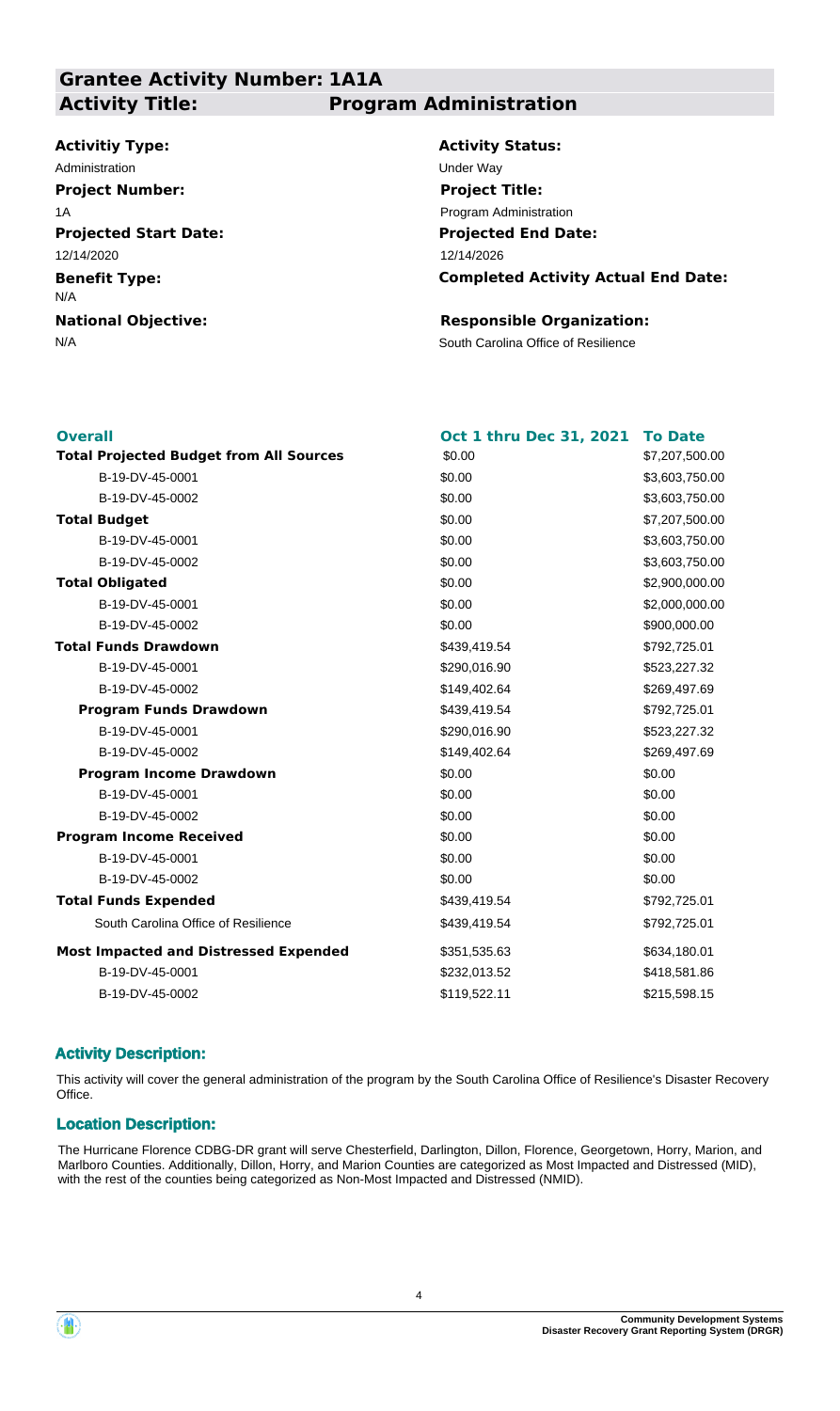#### **Activity Progress Narrative:**

Drawdowns completed this quarter were for the general administration of this program.

**Section 3 Qualitative Efforts:**

**No Accomplishments Performance Measures Accomplishments Performance Measures**

#### **Beneficiaries Performance Measures**

**No Beneficiaries Performance Measures found.**

#### **Activity Locations**

**No Activity Locations found.**

No Other Funding Sources Found **Other Funding Sources Amount** Total Other Funding Sources

### **Other Funding Sources Budgeted - Detail**

#### **No Other Match Funding Sources Found**

**Activity Supporting Documents:** None

**Project # / 2P / Program Planning**

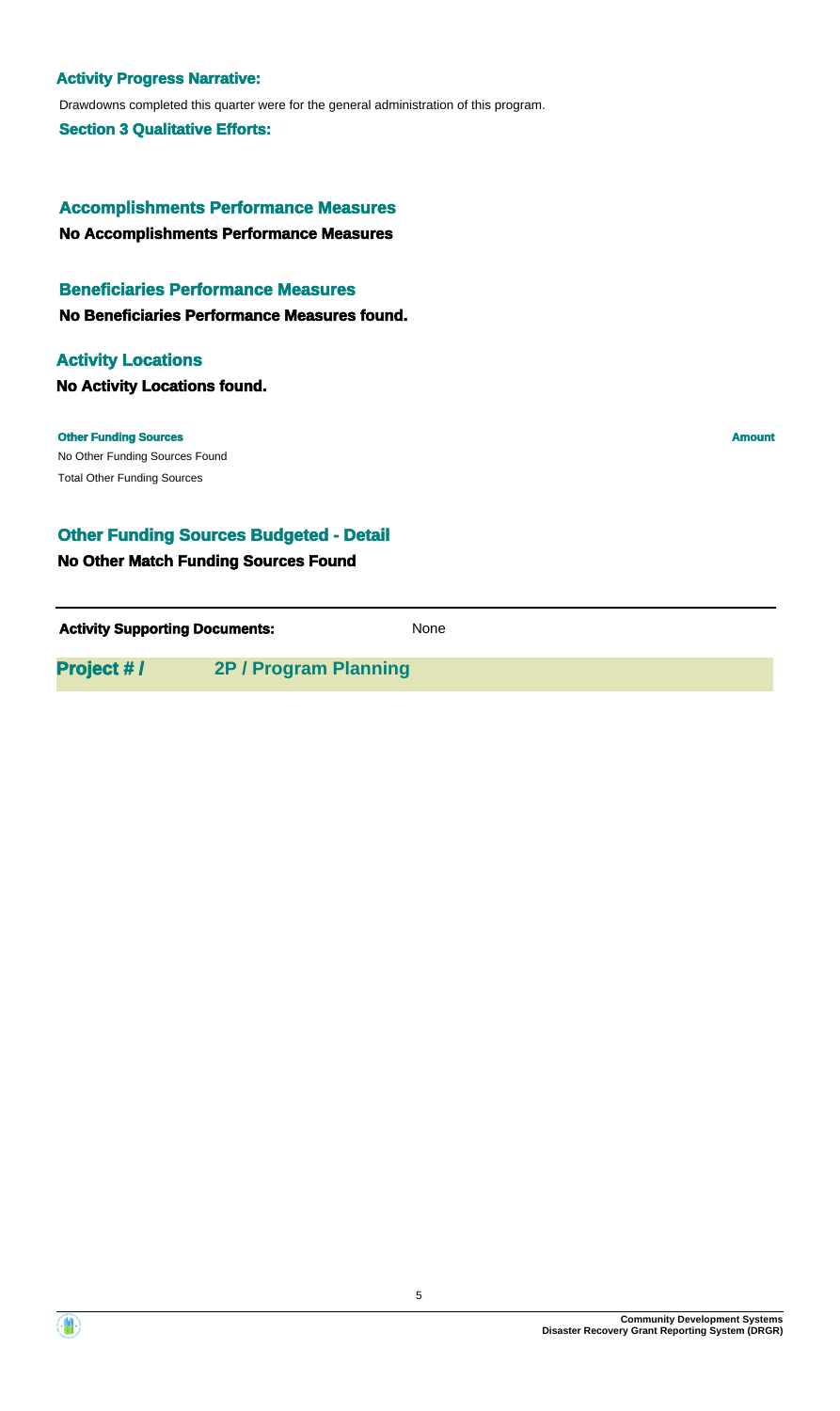### **Grantee Activity Number: 2P1P Activity Title: Program Planning**

#### **Activitiy Type:**

**Projected Start Date: Benefit Type: National Objective:** 12/14/2020 N/A Planning Under Way **Project Number:** 2P

**Activity Status: Projected End Date:** 12/14/2026 **Project Title:** Program Planning

**Completed Activity Actual End Date:**

#### **Responsible Organization:**

N/A South Carolina Office of Resilience

| <b>Overall</b>                                 | <b>Oct 1 thru Dec 31, 2021</b> | <b>To Date</b> |
|------------------------------------------------|--------------------------------|----------------|
| <b>Total Projected Budget from All Sources</b> | \$0.00                         | \$2,942,500.00 |
| B-19-DV-45-0001                                | \$0.00                         | \$1,471,250.00 |
| B-19-DV-45-0002                                | \$0.00                         | \$1,471,250.00 |
| <b>Total Budget</b>                            | \$0.00                         | \$2,942,500.00 |
| B-19-DV-45-0001                                | \$0.00                         | \$1,471,250.00 |
| B-19-DV-45-0002                                | \$0.00                         | \$1,471,250.00 |
| <b>Total Obligated</b>                         | \$0.00                         | \$900,000.00   |
| B-19-DV-45-0001                                | \$0.00                         | \$500,000.00   |
| B-19-DV-45-0002                                | \$0.00                         | \$400,000.00   |
| <b>Total Funds Drawdown</b>                    | \$853.45                       | \$122,912.02   |
| B-19-DV-45-0001                                | \$563.28                       | \$81,140.04    |
| B-19-DV-45-0002                                | \$290.17                       | \$41,771.98    |
| <b>Program Funds Drawdown</b>                  | \$853.45                       | \$122,912.02   |
| B-19-DV-45-0001                                | \$563.28                       | \$81,140.04    |
| B-19-DV-45-0002                                | \$290.17                       | \$41,771.98    |
| <b>Program Income Drawdown</b>                 | \$0.00                         | \$0.00         |
| B-19-DV-45-0001                                | \$0.00                         | \$0.00         |
| B-19-DV-45-0002                                | \$0.00                         | \$0.00         |
| <b>Program Income Received</b>                 | \$0.00                         | \$0.00         |
| B-19-DV-45-0001                                | \$0.00                         | \$0.00         |
| B-19-DV-45-0002                                | \$0.00                         | \$0.00         |
| <b>Total Funds Expended</b>                    | \$853.45                       | \$122,912.02   |
| South Carolina Office of Resilience            | \$853.45                       | \$122,912.02   |
| <b>Most Impacted and Distressed Expended</b>   | \$682.76                       | \$98,329.61    |
| B-19-DV-45-0001                                | \$450.62                       | \$64,912.02    |
| B-19-DV-45-0002                                | \$232.14                       | \$33,417.59    |
|                                                |                                |                |

### **Activity Description:**

This activity covers the program planning and community participation efforts of the grant. Some of these planning costs, as authorized by 24 CFR 570.489(b) and 570.200 (h), were in preparation for the grant and predate the grant agreement. Some of these pre-award costs included the Unmet Needs Assessment by Disaster Metrics, LLC, which utilized a Social Vulnerability Index to help the State target those that are the most vulnerable and unable to self-recover. This activity will cover all current and future planning costs as well.

The State values citizen and stakeholder engagement. South Carolina has developed a Citizen Participation Plan in compliance with 24 CFR 91.115 and applicable HUD requirements to set forth the policies and procedures

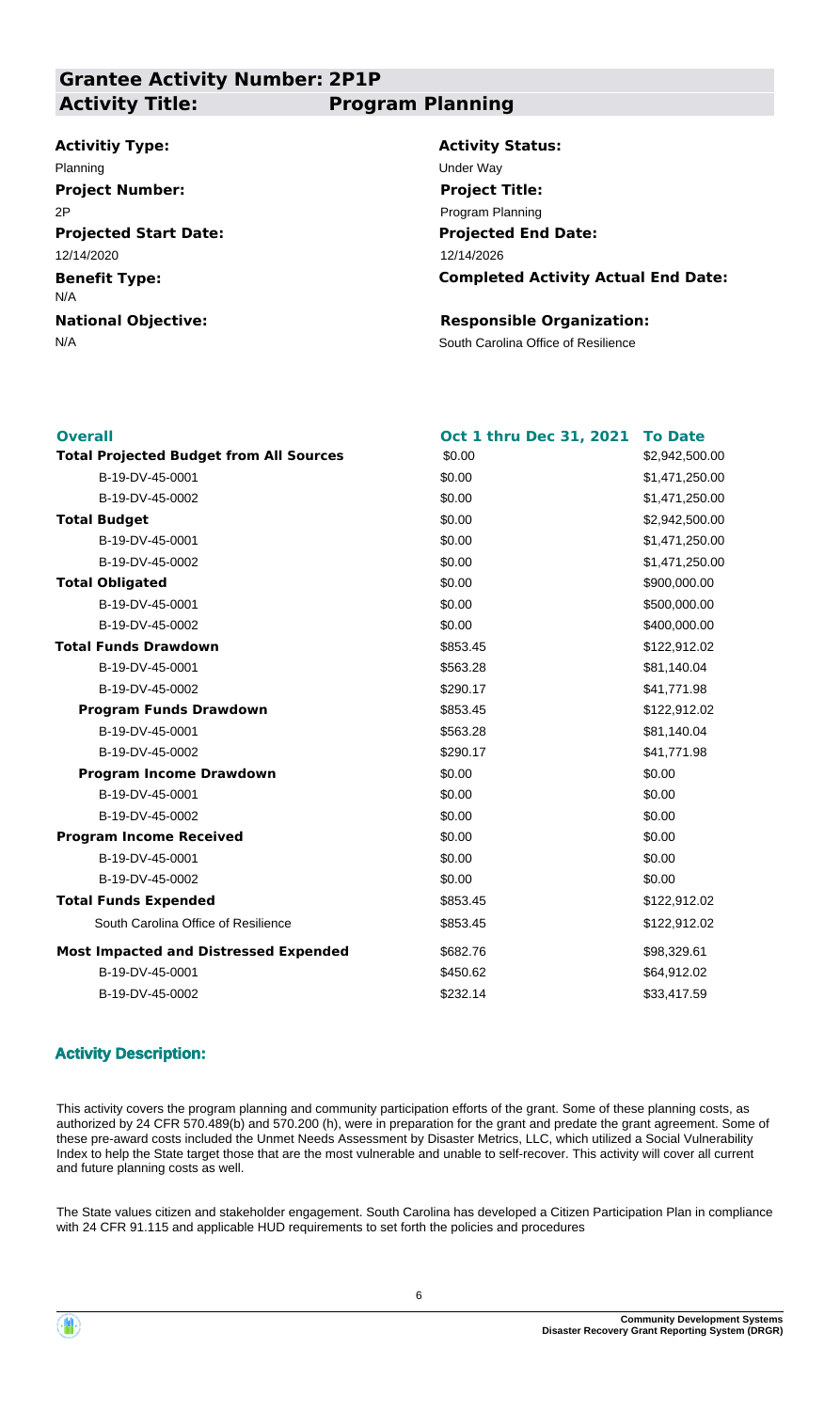applicable to citizen participation. This plan is intended to maximize the opportunity for citizen involvement in the planning and development of the South Carolina CDBG-DR recovery program. The State has published a Language Assistance Plan (LAP) in order to provide all citizens with equal access to information abut the program, including people with disabilities and people with Limited English Proficiency (LEP). It has published its Action Plan in both Spanish and English and encourages the participation of regional and state-wide institutions and organizations, such as Volunteer Organizations Active in Disasters (VOADs). The State also runs a monthly Stakeholder meeting that is open to the public. While Covid-19 is active, the Stakeholder meeting will be held through a video conference.

#### **Location Description:**

The Hurricane Florence CDBG-DR grant will serve Chesterfield, Darlington, Dillon, Florence, Georgetown, Horry, Marion, and Marlboro Counties. Additionally, Dillon, Horry, and Marion Counties are categorized as Most Impacted and Distressed (MID), with the rest of the counties being categorized as Non-Most Impacted and Distressed (NMID).

#### **Activity Progress Narrative:**

#### **Section 3 Qualitative Efforts:**

#### **Accomplishments Performance Measures**

|                           | <b>This Report Period</b> | <b>Cumulative Actual Total / Expected</b> |
|---------------------------|---------------------------|-------------------------------------------|
|                           | <b>Total</b>              | <b>Total</b>                              |
| # of community engagement |                           | 9/60                                      |

#### **Beneficiaries Performance Measures**

#### **No Beneficiaries Performance Measures found.**

#### **Activity Locations**

#### **No Activity Locations found.**

#### **Other Funding Sources Amount Amount Amount Amount Amount Amount Amount**

No Other Funding Sources Found Total Other Funding Sources

### **Other Funding Sources Budgeted - Detail**

#### **No Other Match Funding Sources Found**

**Activity Supporting Documents:** None

### **Project # / 3H / Single Family Housing**

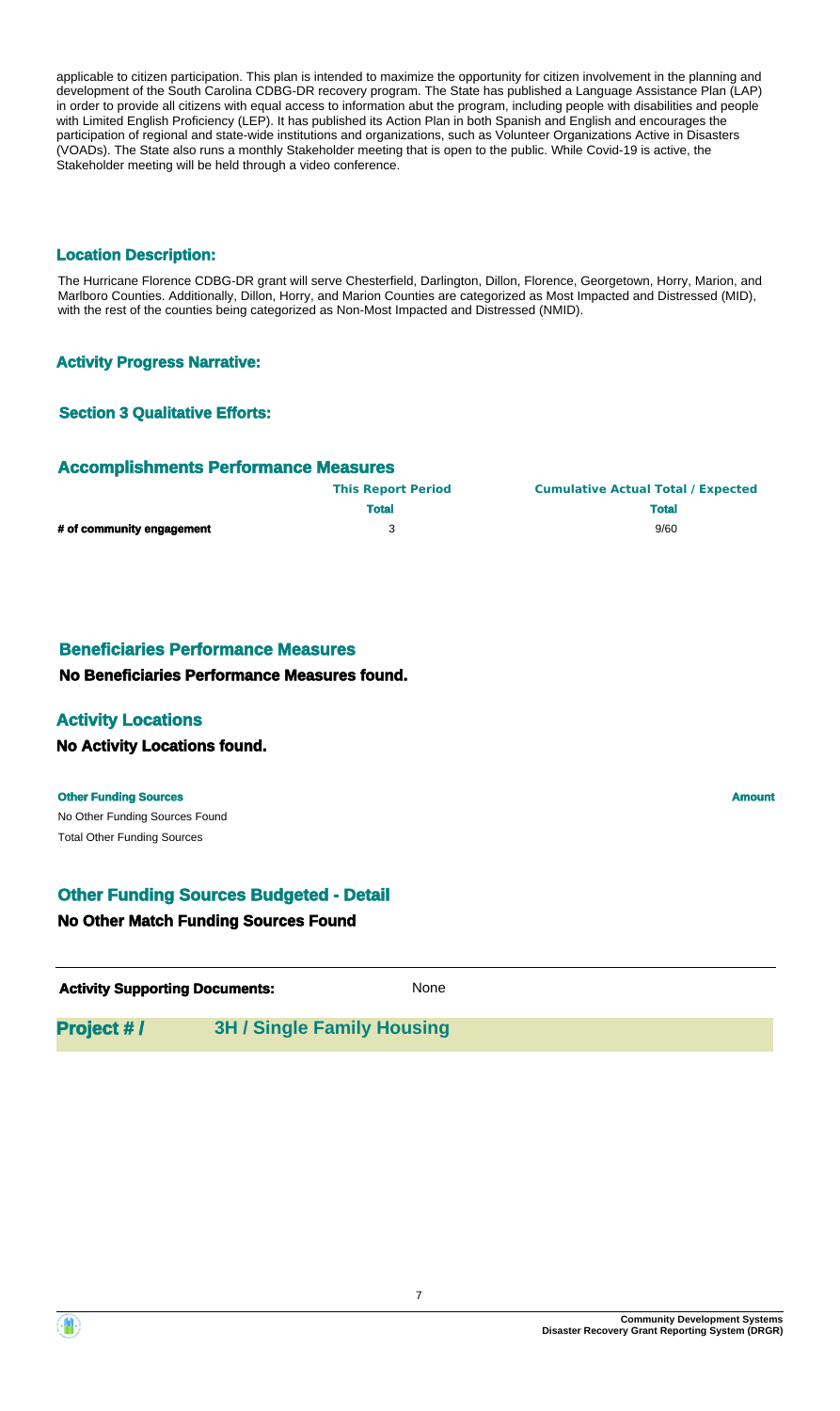### **Grantee Activity Number: 3H1MIDLMI Activity Title:**

### **MID LMI Single Family Housing Rehabilitation**

#### **Activitiy Type:**

Rehabilitation/reconstruction of residential structures Under Way

**Project Number:** 3H

**Projected Start Date:** 12/14/2020

#### **Benefit Type:** Direct ( HouseHold )

**National Objective:**

#### **Activity Status:**

**Projected End Date: Completed Activity Actual End Date:** 12/14/2026 **Project Title:** Single Family Housing

#### **Responsible Organization:**

Low/Mod-Income Housing The South Carolina Office of Resilience

| <b>Overall</b>                                 | Oct 1 thru Dec 31, 2021 | <b>To Date</b>  |
|------------------------------------------------|-------------------------|-----------------|
| <b>Total Projected Budget from All Sources</b> | \$0.00                  | \$85,716,241.80 |
| B-19-DV-45-0001                                | \$7,436,083.51          | \$42,858,120.90 |
| B-19-DV-45-0002                                | \$5,421,352.76          | \$42,858,120.90 |
| <b>Total Budget</b>                            | \$12,857,436.27         | \$85,716,241.80 |
| B-19-DV-45-0001                                | \$7,436,083.51          | \$42,858,120.90 |
| B-19-DV-45-0002                                | \$5,421,352.76          | \$42,858,120.90 |
| <b>Total Obligated</b>                         | \$0.00                  | \$20,000,000.00 |
| B-19-DV-45-0001                                | \$0.00                  | \$10,000,000.00 |
| B-19-DV-45-0002                                | \$0.00                  | \$10,000,000.00 |
| <b>Total Funds Drawdown</b>                    | \$3,237,258.67          | \$4,361,168.80  |
| B-19-DV-45-0001                                | \$1,927,732.85          | \$2,580,895.28  |
| B-19-DV-45-0002                                | \$1,309,525.82          | \$1,780,273.52  |
| <b>Program Funds Drawdown</b>                  | \$3,237,258.67          | \$4,361,168.80  |
| B-19-DV-45-0001                                | \$1,927,732.85          | \$2,580,895.28  |
| B-19-DV-45-0002                                | \$1,309,525.82          | \$1,780,273.52  |
| <b>Program Income Drawdown</b>                 | \$0.00                  | \$0.00          |
| B-19-DV-45-0001                                | \$0.00                  | \$0.00          |
| B-19-DV-45-0002                                | \$0.00                  | \$0.00          |
| <b>Program Income Received</b>                 | \$0.00                  | \$0.00          |
| B-19-DV-45-0001                                | \$0.00                  | \$0.00          |
| B-19-DV-45-0002                                | \$0.00                  | \$0.00          |
| <b>Total Funds Expended</b>                    | \$3,237,258.67          | \$4,361,168.80  |
| South Carolina Office of Resilience            | \$3,237,258.67          | \$4,361,168.80  |
| <b>Most Impacted and Distressed Expended</b>   | \$3,237,258.67          | \$4,361,168.80  |
| B-19-DV-45-0001                                | \$1,927,732.85          | \$2,580,895.28  |
| B-19-DV-45-0002                                | \$1,309,525.82          | \$1,780,273.52  |

### **Activity Description:**

The State will run a Single Family Rehabilitation program to assist those within the Low to Moderate Income (LMI) community that have been unable to self-recover from damage as a result of Hurricane Florence. Depending on the damage, the State, through its contractors, will either rehabilitate the applicant's damaged Manufactured Housing Unit (MHU) or Stick Built Home, replace the MHU with a new one, or reconstruct a new Stick Built Home depending on the severity and cost of repair of the applicant's storm damaged home. In order to ensure that those most vulnerable receive assistance first, the State will serve applicants based on a 1-8 prioritization matrix, in accordance with the approved Action Plan. The categories are based on the applicant's household income, whether any members of the household are age dependent (65 and older or 17 and

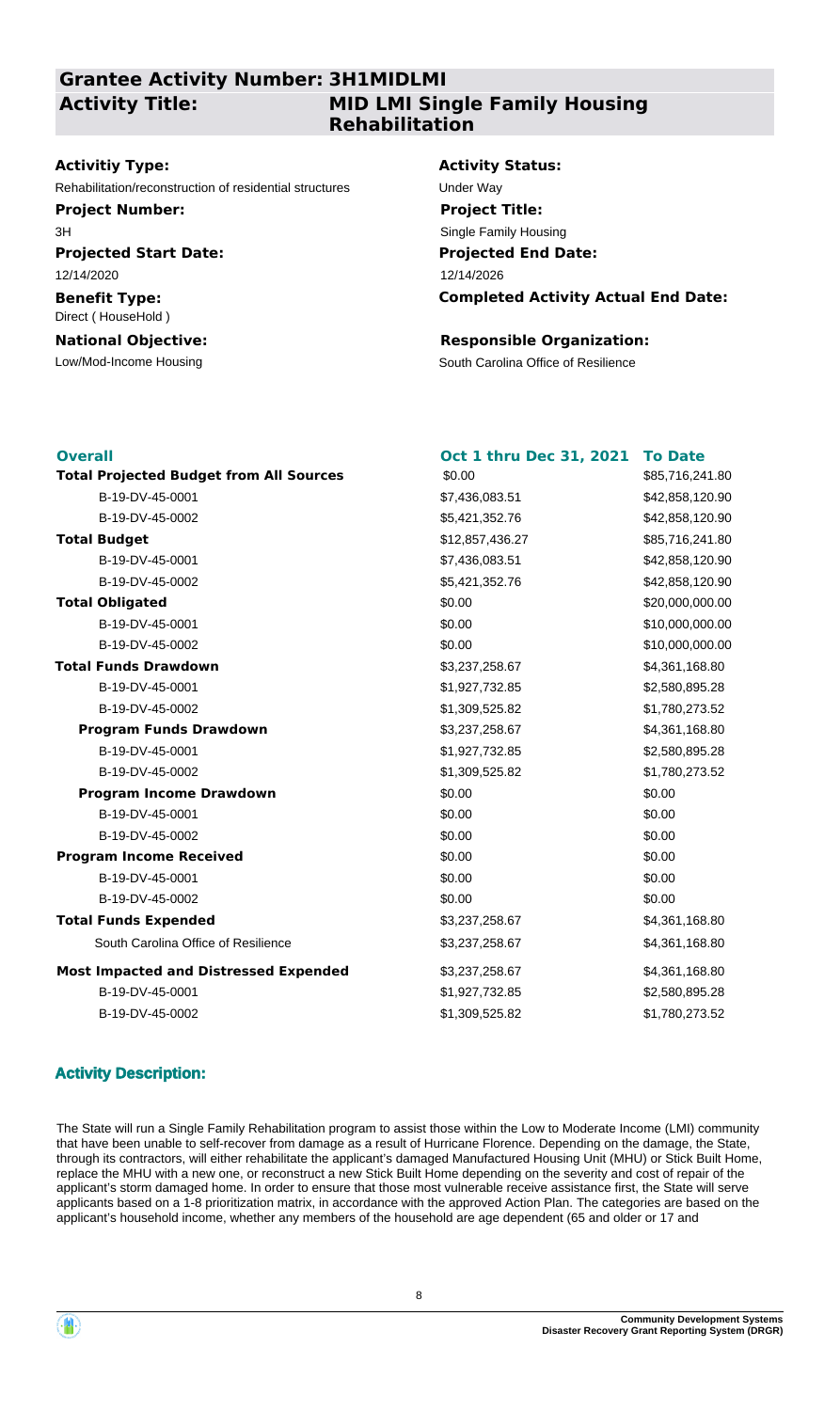younger), and whether anyone within the household is disabled.

Additionally, the State may, on an extremely limited case by case basis, provide temporary relocation assistance to some applicants that are unable to find anywhere to temporarily live while their home is under construction.

This specific activity will focus solely on the Low to Moderate Income Community within the Most Impacted and Distressed Counties.

#### **Location Description:**

This activity will be solely focused on the Most Impacted and Distressed Counties of Dillon, Horry, and Marion.

#### **Activity Progress Narrative:**

This activity is focused on assisting those in the first 6 priority categories, who are classified as Low to Moderate Income (LMI) applicants and live within the Most Impacted and Distressed (MID) counties. This quarter, the State successfully completed 20 homes in MID counties and is working to ramp up production while the program is in its early stage. Due to the decision to serve only LMI Rehabilitation applicants, the projections of this activity were changed and the budget from the respective Urgent Need activity has been transfered to this activity.

#### **Section 3 Qualitative Efforts:**

#### **Accomplishments Performance Measures**

|                                  | <b>This Report Period</b> | <b>Cumulative Actual Total / Expected</b> |
|----------------------------------|---------------------------|-------------------------------------------|
|                                  | <b>Total</b>              | <b>Total</b>                              |
| # of Properties                  | 20                        | 40/299                                    |
| # of Substantially Rehabilitated | 11                        | 15/98                                     |

|                         | <b>This Report Period</b> | <b>Cumulative Actual Total / Expected</b> |
|-------------------------|---------------------------|-------------------------------------------|
|                         | <b>Total</b>              | <b>Total</b>                              |
| # of Housing Units      | 20                        | 40/299                                    |
| # of Singlefamily Units | 20                        | 40/299                                    |

#### **Beneficiaries Performance Measures**

|                    | <b>This Report Period</b> |            | <b>Cumulative Actual Total / Expected</b> |        |            |              |                |
|--------------------|---------------------------|------------|-------------------------------------------|--------|------------|--------------|----------------|
|                    | Low                       | <b>Mod</b> | Total                                     | Low    | <b>Mod</b> | <b>Total</b> | <b>Low/Mod</b> |
| # of Households    | 20                        |            | 20                                        | 40/224 | 0/56       | 40/280       | 100.00         |
| # Owner Households | 20                        |            | 20                                        | 40/224 | 0/56       | 40/280       | 100.00         |

#### **Activity Locations**

| <b>Address</b>                                                 | <b>City</b> | <b>County</b> | <b>State</b> | <b>Zip</b> | <b>Status / Accept</b> |
|----------------------------------------------------------------|-------------|---------------|--------------|------------|------------------------|
| <b>Other Funding Sources</b><br>No Other Funding Sources Found |             |               |              |            | <b>Amount</b>          |
| <b>Total Other Funding Sources</b>                             |             |               |              |            |                        |

#### **Other Funding Sources Budgeted - Detail**

#### **No Other Match Funding Sources Found**



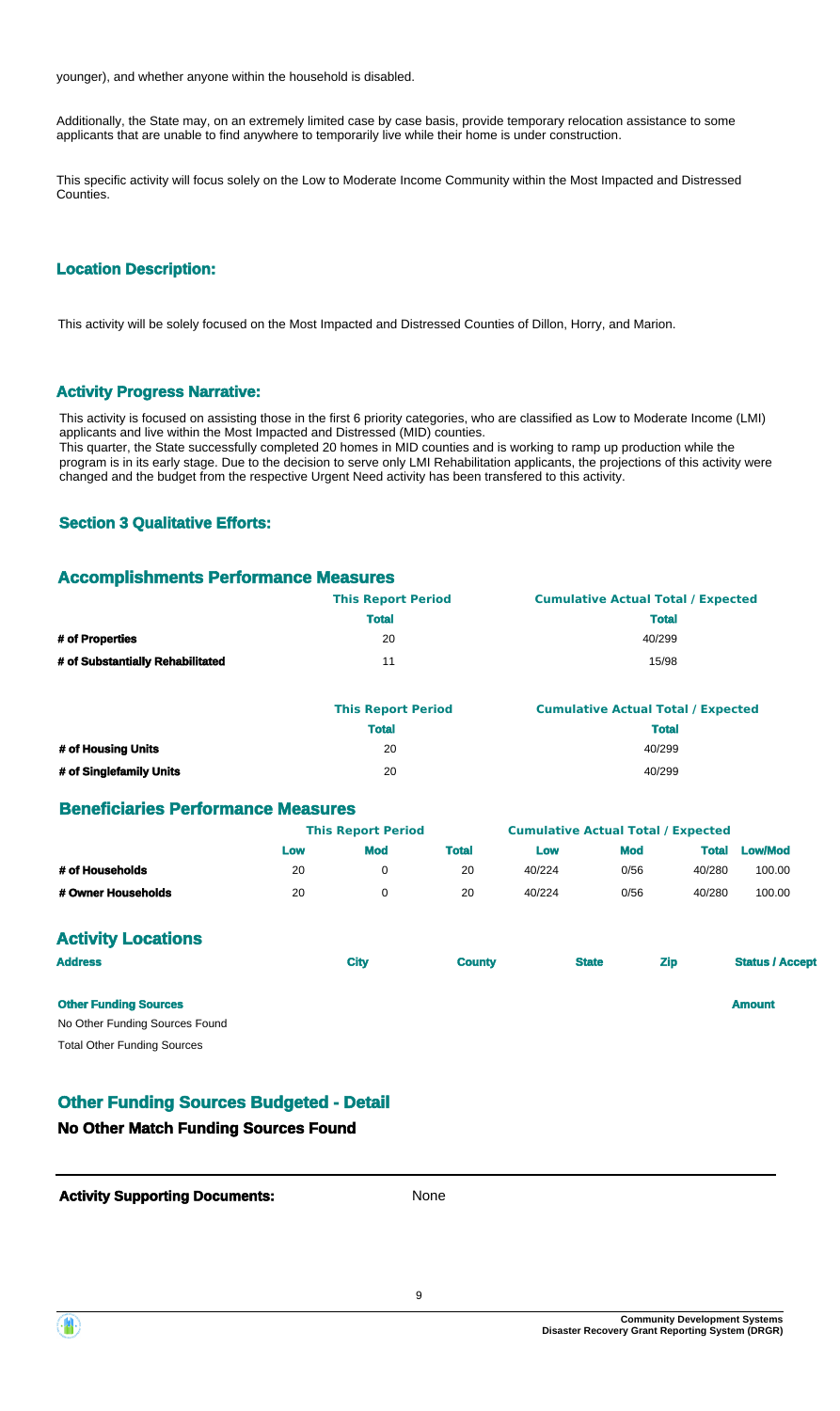### **Grantee Activity Number: 3H2NMIDLMI Activity Title:**

### **NMID LMI Single Family Housing Rehabilitation**

#### **Activitiy Type:**

Rehabilitation/reconstruction of residential structures Under Way

**Project Number:** 3H

**Projected Start Date:** 12/14/2020

#### **Benefit Type:** Direct ( HouseHold )

**National Objective:**

#### **Activity Status:**

**Projected End Date: Completed Activity Actual End Date:** 12/14/2026 **Project Title:** Single Family Housing

#### **Responsible Organization:**

Low/Mod-Income Housing The South Carolina Office of Resilience

| <b>Overall</b>                                 | Oct 1 thru Dec 31, 2021 | <b>To Date</b>  |
|------------------------------------------------|-------------------------|-----------------|
| <b>Total Projected Budget from All Sources</b> | \$0.00                  | \$26,283,758.20 |
| B-19-DV-45-0001                                | \$2,587,225.54          | \$13,141,879.10 |
| B-19-DV-45-0002                                | \$1,355,338.19          | \$13,141,879.10 |
| <b>Total Budget</b>                            | \$3,942,563.73          | \$26,283,758.20 |
| B-19-DV-45-0001                                | \$2,587,225.54          | \$13,141,879.10 |
| B-19-DV-45-0002                                | \$1,355,338.19          | \$13,141,879.10 |
| <b>Total Obligated</b>                         | \$0.00                  | \$6,800,000.00  |
| B-19-DV-45-0001                                | \$0.00                  | \$4,000,000.00  |
| B-19-DV-45-0002                                | \$0.00                  | \$2,800,000.00  |
| <b>Total Funds Drawdown</b>                    | \$295,844.12            | \$643,020.54    |
| B-19-DV-45-0001                                | \$192,128.83            | \$421,618.33    |
| B-19-DV-45-0002                                | \$103,715.29            | \$221,402.21    |
| <b>Program Funds Drawdown</b>                  | \$295,844.12            | \$643,020.54    |
| B-19-DV-45-0001                                | \$192,128.83            | \$421,618.33    |
| B-19-DV-45-0002                                | \$103,715.29            | \$221,402.21    |
| <b>Program Income Drawdown</b>                 | \$0.00                  | \$0.00          |
| B-19-DV-45-0001                                | \$0.00                  | \$0.00          |
| B-19-DV-45-0002                                | \$0.00                  | \$0.00          |
| <b>Program Income Received</b>                 | \$0.00                  | \$0.00          |
| B-19-DV-45-0001                                | \$0.00                  | \$0.00          |
| B-19-DV-45-0002                                | \$0.00                  | \$0.00          |
| <b>Total Funds Expended</b>                    | \$295,844.12            | \$643,020.54    |
| South Carolina Office of Resilience            | \$295,844.12            | \$643,020.54    |
| <b>Most Impacted and Distressed Expended</b>   | \$0.00                  | \$0.00          |
| B-19-DV-45-0001                                | \$0.00                  | \$0.00          |
| B-19-DV-45-0002                                | \$0.00                  | \$0.00          |

### **Activity Description:**

The State will run a Single Family Rehabilitation program to assist those within the Low to Moderate Income (LMI) community that have been unable to self-recover from damage as a result of Hurricane Florence. Depending on the damage, the State, through its contractors, will either rehabilitate the applicant's damaged Manufactured Housing Unit (MHU) or Stick Built Home, replace the MHU with a new one, or reconstruct a new Stick Built Home depending on the severity and cost of repair of the applicant's storm damaged home. In order to ensure that those most vulnerable receive assistance first, the State will serve applicants based on a 1-8 prioritization matrix, in accordance with the approved Action Plan. The categories are based on the applicant's household income, whether any members of the household are age dependent (65 and older or 17 and younger), and whether anyone within the household is disabled.

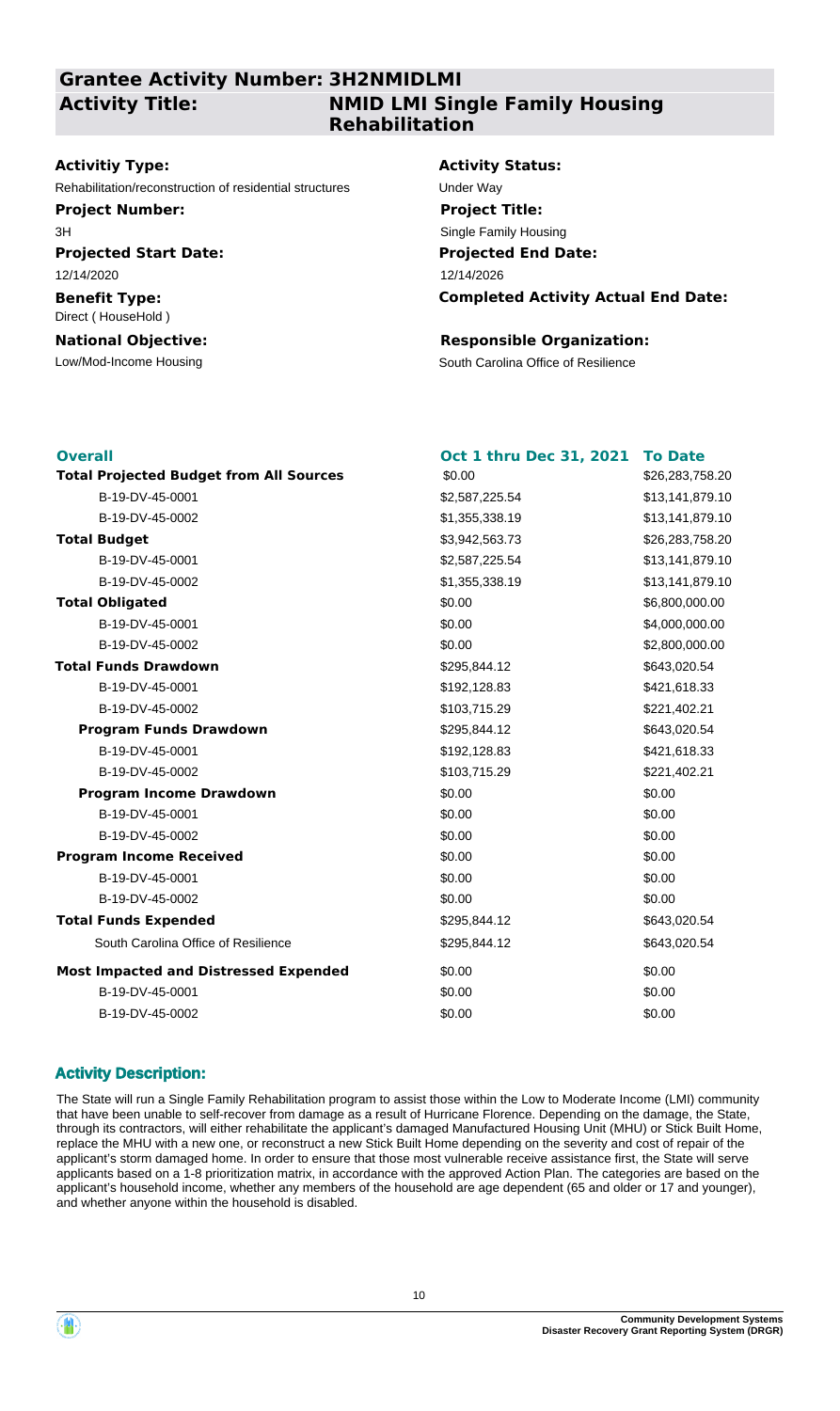Additionally, the State may, on an extremely limited case by case basis, provide temporary relocation assistance to some applicants that are unable to find anywhere to temporarily live while their home is under construction.

This specific activity will focus solely on the Low to Moderate Income Community within the Non-Most Impacted and Distressed Counties.

#### **Location Description:**

This activity will focus solely on the Non-Most Impacted and Distressed Counties of Chesterfield, Darlington, Florence, Georgetown, and Marlboro.

#### **Activity Progress Narrative:**

No homes were completed within the Non-Most Impacted and Distressed (NMID) counties this quarter. This quarter, the State successfully completed 3 homes in NMID counties and is working to ramp up construction while the program is in its early stage.

This activity is focused on assisting those in the first 6 priority categories, who are classified as Low to Moderate Income (LMI) applicants and live within the NMID counties.

Due to the decision to serve only LMI applicants in the rehabilitation program, the respective Urgent Need activity has been canceled and the projections for this activity were edited to reflect this change. Additionally, the funds from the Urgent Need activity were transfered over to this activity's budget. **Section 3 Qualitative Efforts:**

# **Accomplishments Performance Measures**

|                                  | <b>This Report Period</b> | <b>Cumulative Actual Total / Expected</b> |
|----------------------------------|---------------------------|-------------------------------------------|
|                                  | <b>Total</b>              | <b>Total</b>                              |
| # of Properties                  |                           | 3/99                                      |
| # of Substantially Rehabilitated |                           | 1/25                                      |

|                         | <b>This Report Period</b> | <b>Cumulative Actual Total / Expected</b> |
|-------------------------|---------------------------|-------------------------------------------|
|                         | <b>Total</b>              | <b>Total</b>                              |
| # of Housing Units      |                           | 3/99                                      |
| # of Singlefamily Units |                           | 3/99                                      |

#### **Beneficiaries Performance Measures**

|                    |     | <b>This Report Period</b> |       |      | <b>Cumulative Actual Total / Expected</b> |       |                |  |
|--------------------|-----|---------------------------|-------|------|-------------------------------------------|-------|----------------|--|
|                    | Low | Mod                       | Total | Low  | Mod                                       | Total | <b>Low/Mod</b> |  |
| # of Households    | 3   |                           |       | 3/56 | 0/14                                      | 3/70  | 100.00         |  |
| # Owner Households |     |                           |       | 3/56 | 0/14                                      | 3/70  | 100.00         |  |

### **Activity Locations**

| <b>Address</b>                     | <b>City</b> | <b>County</b> | <b>State</b> | <b>Zip</b> | <b>Status / Accept</b> |
|------------------------------------|-------------|---------------|--------------|------------|------------------------|
| <b>Other Funding Sources</b>       |             |               |              |            | <b>Amount</b>          |
| No Other Funding Sources Found     |             |               |              |            |                        |
| <b>Total Other Funding Sources</b> |             |               |              |            |                        |

### **Other Funding Sources Budgeted - Detail**

#### **No Other Match Funding Sources Found**

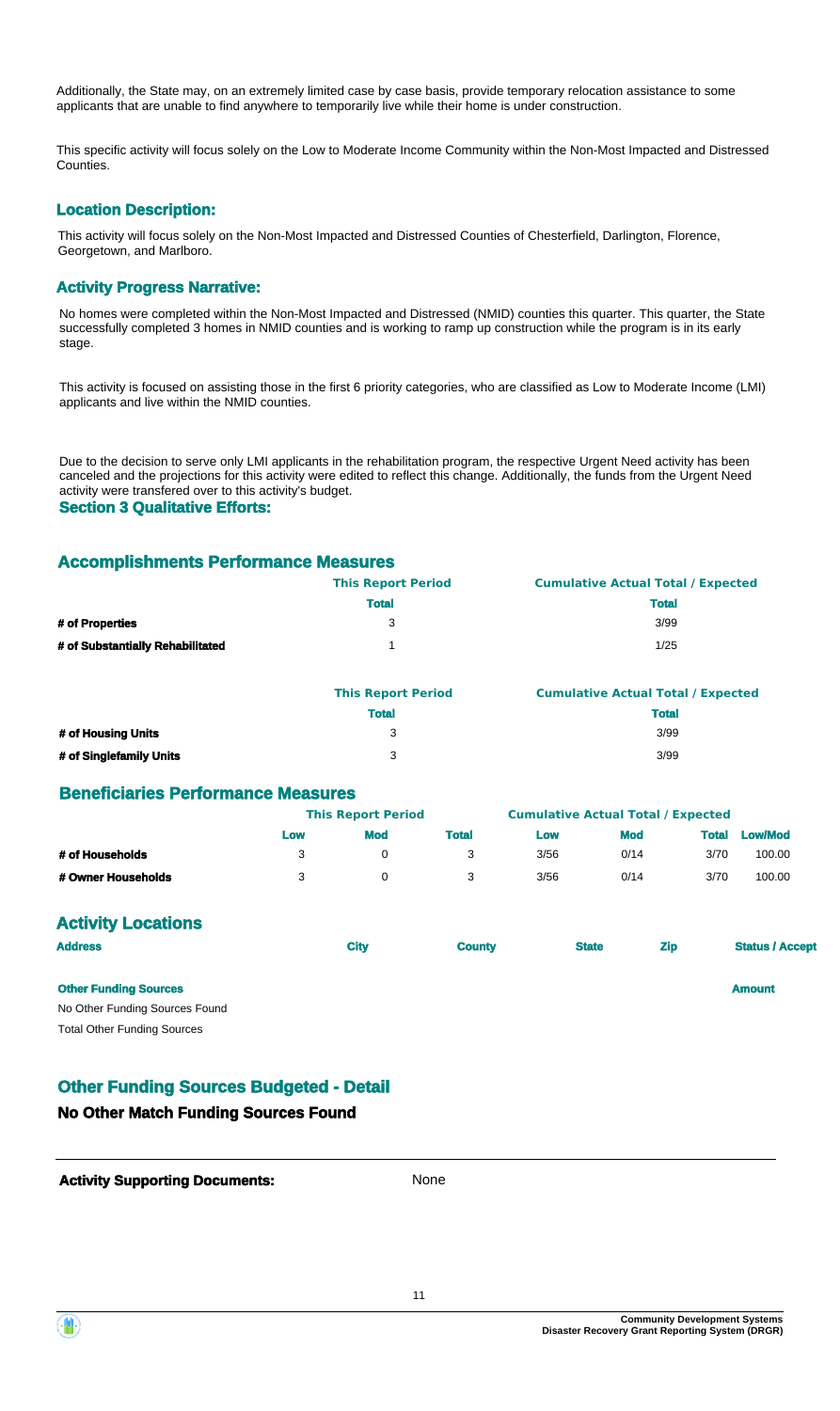### **Grantee Activity Number: 3H3MIDUN Activity Title:**

### **MID Urgent Need Single Family Rehabilitation**

#### **Activitiy Type:**

Rehabilitation/reconstruction of residential structures Cancelled

### **Project Number:**

**Projected Start Date:** 3H

12/14/2020

#### **Benefit Type:** Direct ( HouseHold )

## **National Objective:**

#### **Activity Status:**

**Projected End Date: Completed Activity Actual End Date:** 12/14/2026 **Project Title:** Single Family Housing

#### **Responsible Organization:**

Urgent Need **South Carolina Office of Resilience** 

| <b>Overall</b>                                 | Oct 1 thru Dec 31, 2021 | <b>To Date</b> |
|------------------------------------------------|-------------------------|----------------|
| <b>Total Projected Budget from All Sources</b> | \$0.00                  | \$0.00         |
| B-19-DV-45-0001                                | (\$14,872,167.02)       | \$0.00         |
| B-19-DV-45-0002                                | (\$10,842,705.52)       | \$0.00         |
| <b>Total Budget</b>                            | (\$25,714,872.54)       | \$0.00         |
| B-19-DV-45-0001                                | (\$14,872,167.02)       | \$0.00         |
| B-19-DV-45-0002                                | (\$10,842,705.52)       | \$0.00         |
| <b>Total Obligated</b>                         | \$0.00                  | \$0.00         |
| B-19-DV-45-0001                                | \$0.00                  | \$0.00         |
| B-19-DV-45-0002                                | \$0.00                  | \$0.00         |
| <b>Total Funds Drawdown</b>                    | \$0.00                  | \$0.00         |
| B-19-DV-45-0001                                | \$0.00                  | \$0.00         |
| B-19-DV-45-0002                                | \$0.00                  | \$0.00         |
| <b>Program Funds Drawdown</b>                  | \$0.00                  | \$0.00         |
| B-19-DV-45-0001                                | \$0.00                  | \$0.00         |
| B-19-DV-45-0002                                | \$0.00                  | \$0.00         |
| <b>Program Income Drawdown</b>                 | \$0.00                  | \$0.00         |
| B-19-DV-45-0001                                | \$0.00                  | \$0.00         |
| B-19-DV-45-0002                                | \$0.00                  | \$0.00         |
| <b>Program Income Received</b>                 | \$0.00                  | \$0.00         |
| B-19-DV-45-0001                                | \$0.00                  | \$0.00         |
| B-19-DV-45-0002                                | \$0.00                  | \$0.00         |
| <b>Total Funds Expended</b>                    | \$0.00                  | \$0.00         |
| South Carolina Office of Resilience            | \$0.00                  | \$0.00         |
| <b>Most Impacted and Distressed Expended</b>   | \$0.00                  | \$0.00         |
| B-19-DV-45-0001                                | \$0.00                  | \$0.00         |
| B-19-DV-45-0002                                | \$0.00                  | \$0.00         |

### **Activity Description:**

Note: Based on its prioritization matrix, allotted resources, and the number of LMI applicants, the State will not be serving any cases that qualify solely under the Urgent Need's objective. All funds from this activity have been transfered to its LMI counterpart.

After the Single Family Rehabilitation program assists its Low to Moderate Income (LMI) applicants, the State will assist applicants who display Urgent Need whose Area Median Income (AMI) is between 80-120%. Depending on the damage, the State, through its contractors, will either rehabilitate the applicant's damaged Manufactured Housing Unit (MHU) or Stick Built Home, replace the MHU with a new one, or reconstruct a new

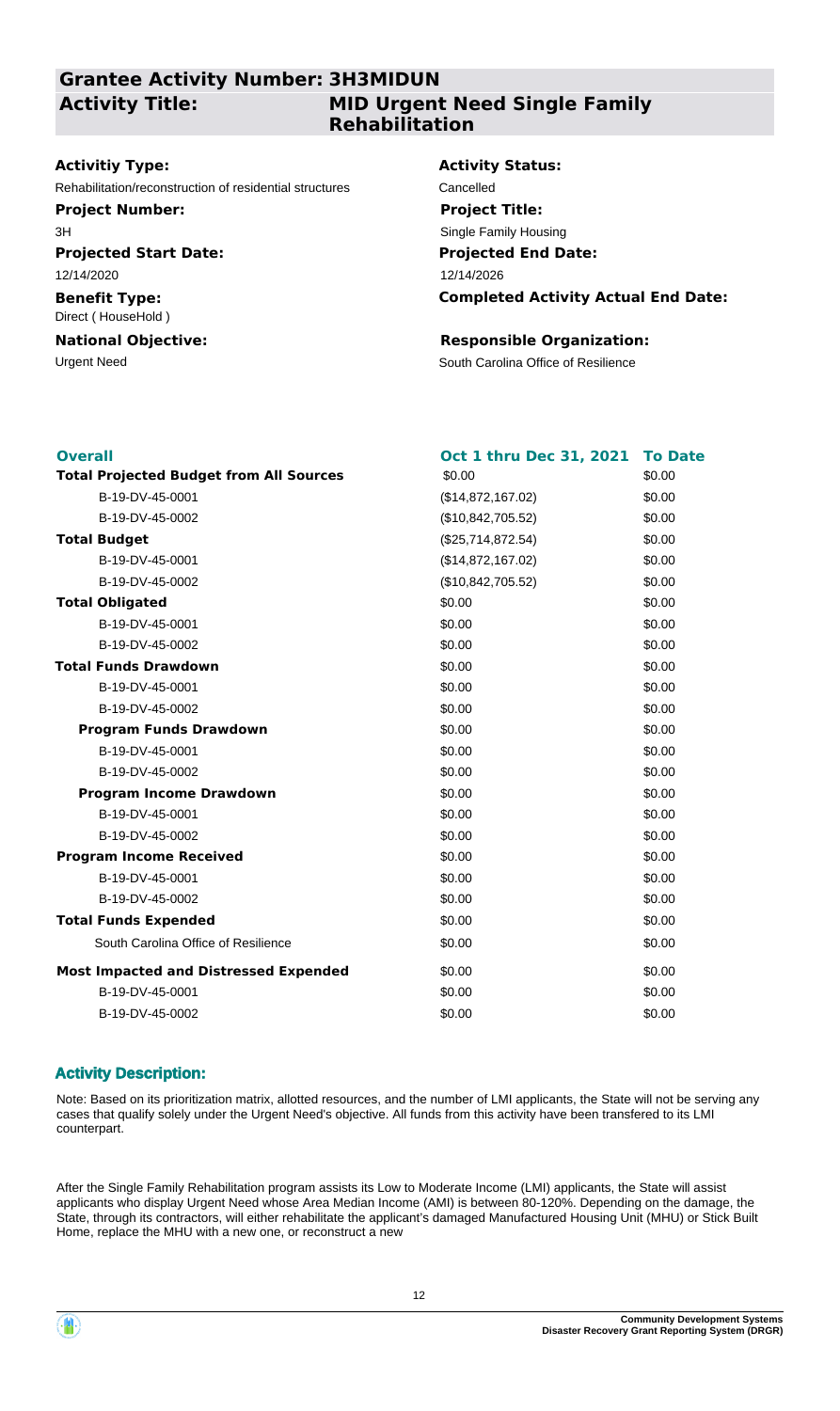Stick Built Home depending on the severity and cost of repair of the applicant's storm damaged home. In order to ensure that those most vulnerable receive assistance first, the State will serve applicants based on a 1-8 prioritization matrix, in accordance with the approved Action Plan. The categories are based on the applicant's household income, whether any members of the household are age dependent (65 and older or 17 and younger), and whether anyone within the household is disabled.

Additionally, the State may, on an extremely limited case by case basis, provide temporary relocation assistance to some applicants that are unable to find anywhere to temporarily live while their home is under construction.

This specific activity will focus solely on Non-LMI applicants that qualify as Urgent Need within the Most Impacted and Distressed Counties.

#### **Location Description:**

**Activity Progress Narrative:**

**Section 3 Qualitative Efforts:**

### **Accomplishments Performance Measures**

#### **No Accomplishments Performance Measures**

#### **Beneficiaries Performance Measures**

#### **No Beneficiaries Performance Measures found.**

#### **Activity Locations**

#### **No Activity Locations found.**

No Other Funding Sources Found **Other Funding Sources Amount Amount Amount Amount Amount Amount Amount** Total Other Funding Sources

### **Other Funding Sources Budgeted - Detail**

#### **No Other Match Funding Sources Found**

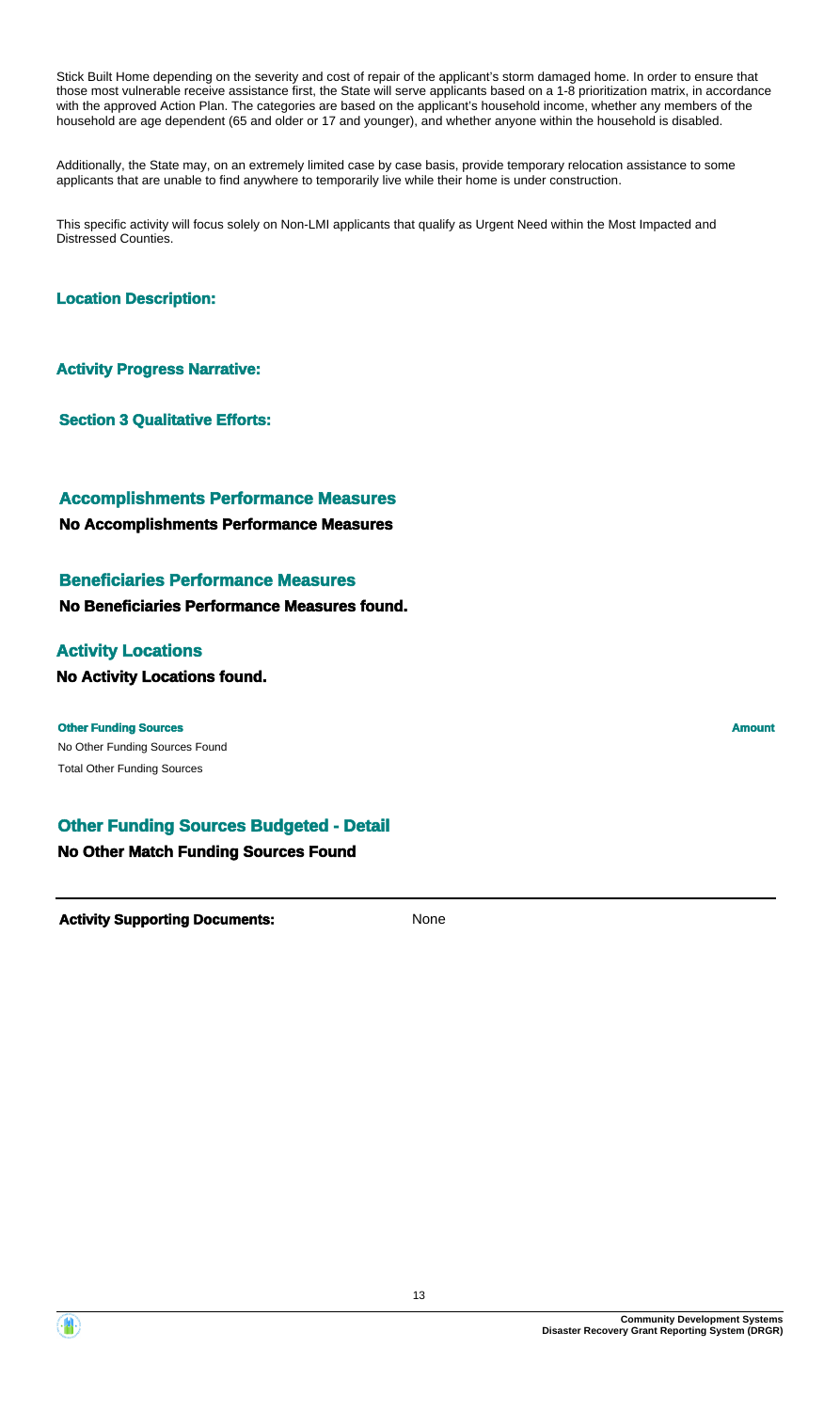### **Grantee Activity Number: 3H4NMIDUN Activity Title:**

### **NMID Urgent Need Single Family Rehabilitation**

#### **Activitiy Type:**

Rehabilitation/reconstruction of residential structures Cancelled

#### **Project Number:**

3H

### **Projected Start Date:**

12/14/2020

#### **Benefit Type:** Direct ( HouseHold )

### **National Objective:**

## **Activity Status:**

**Projected End Date: Completed Activity Actual End Date:** 12/14/2026 **Project Title:** Single Family Housing

#### **Responsible Organization:**

Urgent Need **South Carolina Office of Resilience** 

| <b>Overall</b>                                 | Oct 1 thru Dec 31, 2021 | <b>To Date</b> |
|------------------------------------------------|-------------------------|----------------|
| <b>Total Projected Budget from All Sources</b> | \$0.00                  | \$0.00         |
| B-19-DV-45-0001                                | (\$5,174,451.08)        | \$0.00         |
| B-19-DV-45-0002                                | (\$2,710,676.38)        | \$0.00         |
| <b>Total Budget</b>                            | (\$7,885,127.46)        | \$0.00         |
| B-19-DV-45-0001                                | (\$5,174,451.08)        | \$0.00         |
| B-19-DV-45-0002                                | (\$2,710,676.38)        | \$0.00         |
| <b>Total Obligated</b>                         | \$0.00                  | \$0.00         |
| B-19-DV-45-0001                                | \$0.00                  | \$0.00         |
| B-19-DV-45-0002                                | \$0.00                  | \$0.00         |
| <b>Total Funds Drawdown</b>                    | \$0.00                  | \$0.00         |
| B-19-DV-45-0001                                | \$0.00                  | \$0.00         |
| B-19-DV-45-0002                                | \$0.00                  | \$0.00         |
| <b>Program Funds Drawdown</b>                  | \$0.00                  | \$0.00         |
| B-19-DV-45-0001                                | \$0.00                  | \$0.00         |
| B-19-DV-45-0002                                | \$0.00                  | \$0.00         |
| <b>Program Income Drawdown</b>                 | \$0.00                  | \$0.00         |
| B-19-DV-45-0001                                | \$0.00                  | \$0.00         |
| B-19-DV-45-0002                                | \$0.00                  | \$0.00         |
| <b>Program Income Received</b>                 | \$0.00                  | \$0.00         |
| B-19-DV-45-0001                                | \$0.00                  | \$0.00         |
| B-19-DV-45-0002                                | \$0.00                  | \$0.00         |
| <b>Total Funds Expended</b>                    | \$0.00                  | \$0.00         |
| South Carolina Office of Resilience            | \$0.00                  | \$0.00         |
| <b>Most Impacted and Distressed Expended</b>   | \$0.00                  | \$0.00         |
| B-19-DV-45-0001                                | \$0.00                  | \$0.00         |
| B-19-DV-45-0002                                | \$0.00                  | \$0.00         |

### **Activity Description:**

Note: Based on its prioritization matrix, allotted resources, and the number of LMI applicants, the State will not be serving any cases that qualify solely under the Urgent Need's objective. All funds from this activity have been transfered to its LMI counterpart.

After the Single Family Rehabilitation program assists its Low to Moderate Income (LMI) applicants, it will assist applicants whose Area Median Income (AMI) is between 80-120%. Depending on the damage, the State, through its contractors, will either rehabilitate the applicant's damaged Manufactured Housing Unit (MHU) or Stick Built Home, replace the MHU with a new one, or reconstruct a new Stick Built Home depending on the severity and cost of repair of the applicant's storm damaged home. In order to ensure that those most

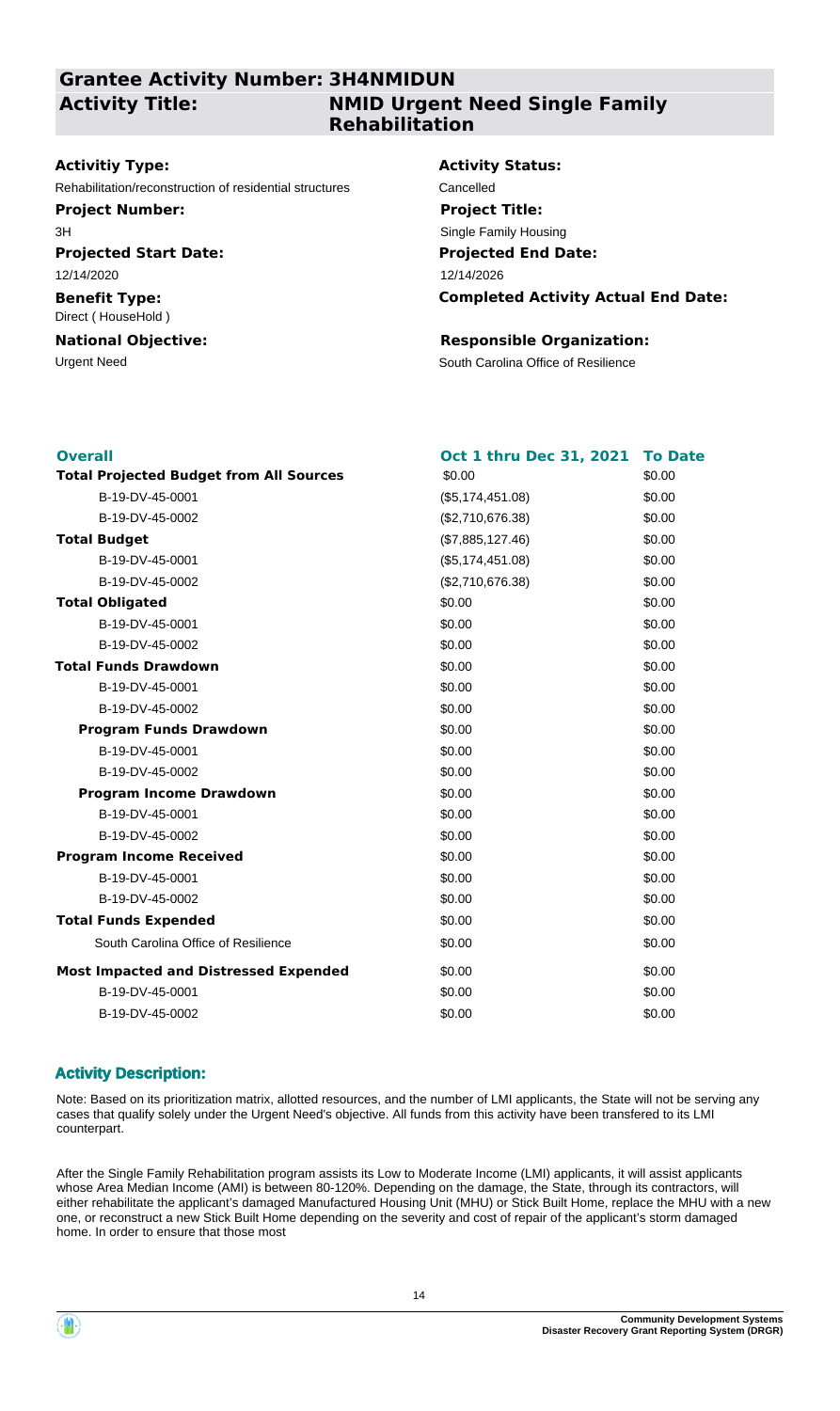vulnerable receive assistance first, the State will serve applicants based on a 1-8 prioritization matrix, in accordance with the approved Action Plan. The categories are based on the applicant's household income, whether any members of the household are age dependent (65 and older or 17 and younger), and whether anyone within the household is disabled.

Additionally, the State may, on an extremely limited case by case basis, provide temporary relocation assistance to some applicants that are unable to find anywhere to temporarily live while their home is under construction.

This specific activity will focus solely on Non-LMI applicants that qualify as Urgent Need within the Non-Most Impacted and Distressed Counties.

#### **Location Description:**

#### **Activity Progress Narrative:**

**Section 3 Qualitative Efforts:**

## **Accomplishments Performance Measures**

#### **No Accomplishments Performance Measures**

#### **Beneficiaries Performance Measures**

**No Beneficiaries Performance Measures found.**

#### **Activity Locations**

**No Activity Locations found.**

#### **Other Funding Sources Amount Amount Amount Amount Amount Amount Amount**

No Other Funding Sources Found Total Other Funding Sources

#### **Other Funding Sources Budgeted - Detail**

#### **No Other Match Funding Sources Found**

**Activity Supporting Documents:** None

### **Project # / 4B / Buyout Program**

**Community Development Systems Disaster Recovery Grant Reporting System (DRGR)**

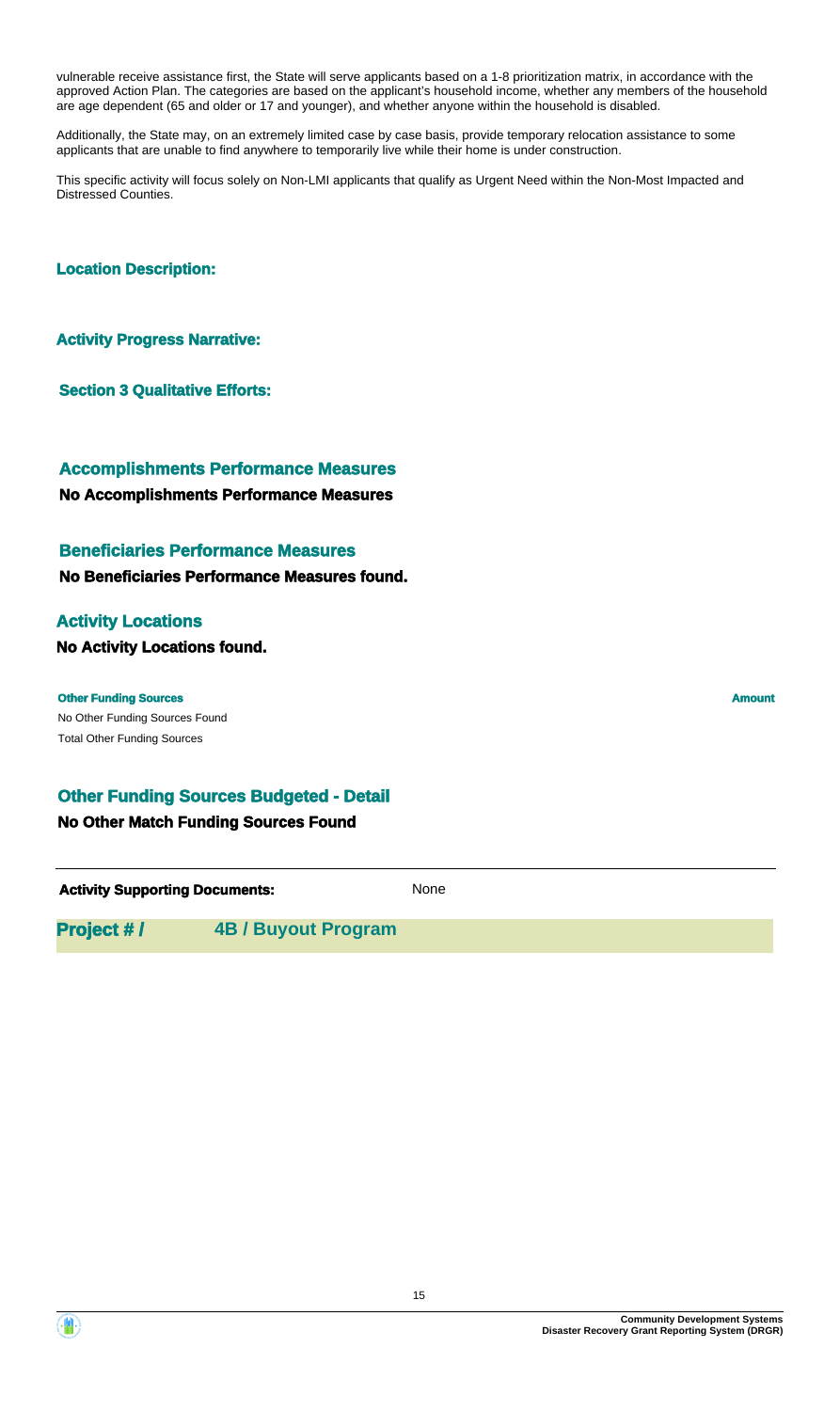**Grantee Activity Number: 4B1BLMI**

**Activity Title: MID LMI Buyout**

#### **Activitiy Type:**

Acquisition - buyout of residential properties **Exercise State State Under Way** 

#### **Project Number:**

4B

**Projected Start Date:** 12/14/2020

**Benefit Type:** Direct ( Person )

# **National Objective:**

### **Activity Status:**

**Projected End Date: Completed Activity Actual End Date:** 12/14/2026 **Project Title:** Buyout Program

### **Responsible Organization:**

Low/Mod Buyout **South Carolina Office of Resilience** 

| <b>Overall</b>                                 | <b>Oct 1 thru Dec 31, 2021</b> | <b>To Date</b>  |
|------------------------------------------------|--------------------------------|-----------------|
| <b>Total Projected Budget from All Sources</b> | \$0.00                         | \$14,000,000.00 |
| B-19-DV-45-0001                                | \$0.00                         | \$7,000,000.00  |
| B-19-DV-45-0002                                | \$0.00                         | \$7,000,000.00  |
| <b>Total Budget</b>                            | \$0.00                         | \$14,000,000.00 |
| B-19-DV-45-0001                                | \$0.00                         | \$7,000,000.00  |
| B-19-DV-45-0002                                | \$0.00                         | \$7,000,000.00  |
| <b>Total Obligated</b>                         | \$100,000.00                   | \$100,000.00    |
| B-19-DV-45-0001                                | \$100,000.00                   | \$100,000.00    |
| B-19-DV-45-0002                                | \$0.00                         | \$0.00          |
| <b>Total Funds Drawdown</b>                    | \$80.50                        | \$80.50         |
| B-19-DV-45-0001                                | \$80.50                        | \$80.50         |
| B-19-DV-45-0002                                | \$0.00                         | \$0.00          |
| <b>Program Funds Drawdown</b>                  | \$80.50                        | \$80.50         |
| B-19-DV-45-0001                                | \$80.50                        | \$80.50         |
| B-19-DV-45-0002                                | \$0.00                         | \$0.00          |
| <b>Program Income Drawdown</b>                 | \$0.00                         | \$0.00          |
| B-19-DV-45-0001                                | \$0.00                         | \$0.00          |
| B-19-DV-45-0002                                | \$0.00                         | \$0.00          |
| <b>Program Income Received</b>                 | \$0.00                         | \$0.00          |
| B-19-DV-45-0001                                | \$0.00                         | \$0.00          |
| B-19-DV-45-0002                                | \$0.00                         | \$0.00          |
| <b>Total Funds Expended</b>                    | \$80.50                        | \$80.50         |
| South Carolina Office of Resilience            | \$80.50                        | \$80.50         |
| <b>Most Impacted and Distressed Expended</b>   | \$80.50                        | \$80.50         |
| B-19-DV-45-0001                                | \$80.50                        | \$80.50         |
| B-19-DV-45-0002                                | \$0.00                         | \$0.00          |
|                                                |                                |                 |

### **Activity Description:**

Due to a lack of flood maps or topographic changes, a significant number of homes were developed in what is now identified as the flood plain. Additionally, Hurricane Florence's severe winds, rains, and related flooding damaged some homes to be beyond the homeowner's ability to self-recover. While some citizens are able to, at great cost, elevate their home or mitigate their flood and storm risk; many, including the LMI community, face difficulty in storm proofing their homes or recovering from flood and storm damage. Furthermore, the homeowner faces great difficulty in selling their property at its pre-disaster worth in order to move to an area with a reduced flood risk.

The buyout program, which has seen great success in other cities and states, seeks to achieve two main

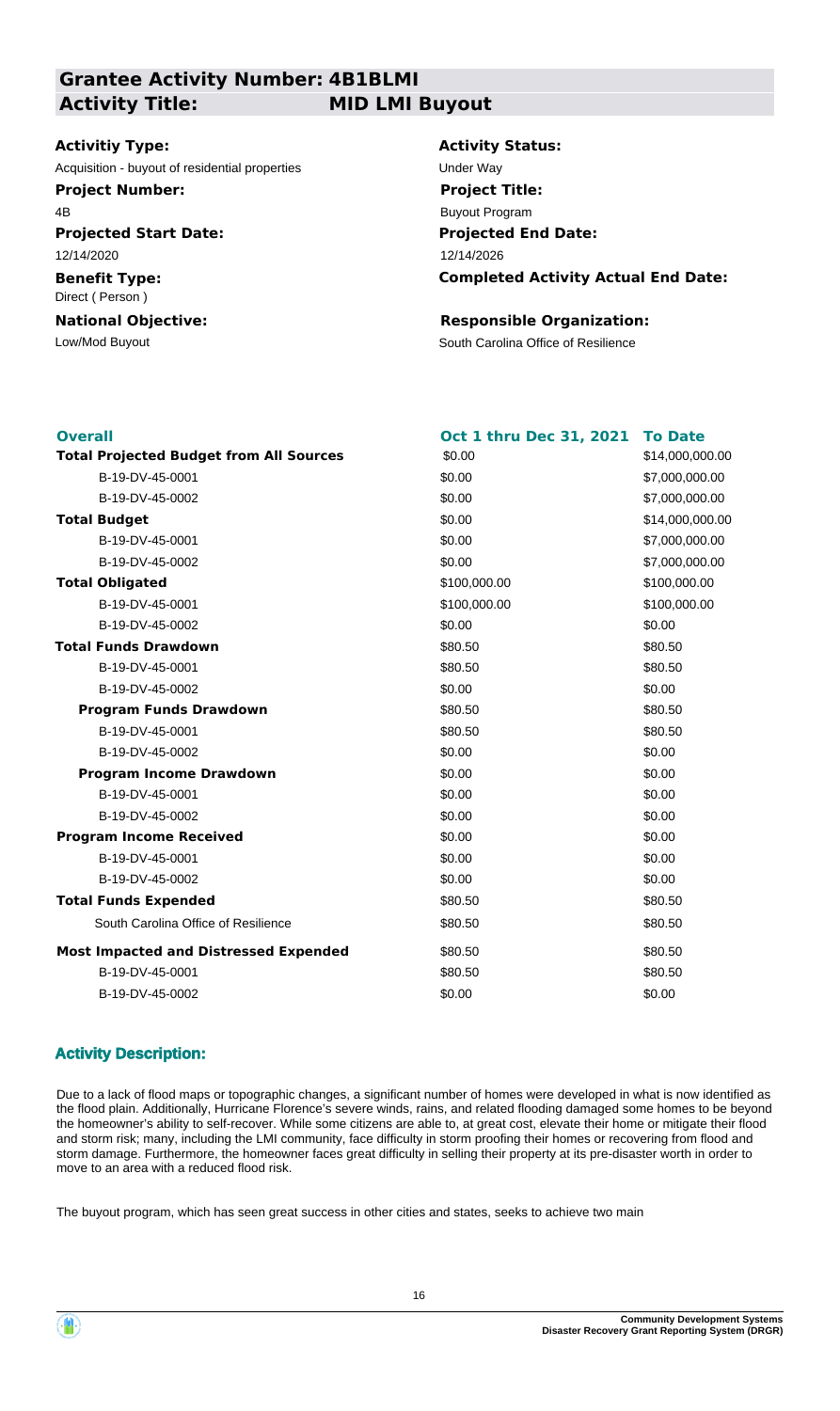objectives. First, it seeks to alleviate homeowners that are unable to self-recover from damage from Hurricane Florence by buying out their property at fair market value. This will allow the bought-out homeowners to move to an area with a reduced flood risk. Additionally, LMI homeowners will be eligible for an LMI housing incentive to assist homeowners in relocating to a new residence. Non-LMI homeowners may be eligible for a moving expense incentive as well. The purpose of these incentives is to allow homeowners the ability to relocate to an area with a reduced risk of flooding while not being made worse off financially or in terms of housing quality by participating in the program. Second, once the houses are bought out, the State will demolish the homes and transform the land into open greenspace, recreation areas, or managed wetlands. This will assist the nearby community, as it increases the absorption of the nearby watershed and helps protect neighboring buildings. Once demolished, a covenant will be tied to the land that prevents any non-recreational future development. After completion, the land will be transferred to either local government, non-profit organizations, or other entities.

This Buyout activity solely focuses on the LMI community.

#### **Location Description:**

The Buyout Activity will only be carried out in the MID counties of Dillon, Horry, and Marion.

#### **Activity Progress Narrative:**

The State is in the process of identifying, processing, and reviewing potential cases for its Buyout program. No Buyouts have occurred during this Quarter.

The Buyout program seeks to remove flood-prone homes from the 100 year Floodplain that were damaged by Hurricane Florence. The program seeks to give these homeowners the chance to move away from the flood zone, and the risk of future storm damage, by purchasing their house at pre-disaster fair market value. Additionally, financial incentives may be provided to assist with their moving costs. Once the home has been purchased, it will be demolished and the land will be ineligible for future development. This will also assist the surrounding area, as more land is added to the floodplain.

This activity will solely focus on Home Buyouts for Low to Moderate Income (LMI) applicants within the Most Impacted and Distressed (MID) counties. Eligible Applicants will be served in order of their Priority status.

Additionally, participation within the Buyout program is voluntary and applicants will still have the option to participate in the Single-Family Residential Rehabilitation program if they opt out.

**Section 3 Qualitative Efforts:**

#### **Accomplishments Performance Measures**

#### **No Accomplishments Performance Measures**

### **No Beneficiaries Performance Measures found. Beneficiaries Performance Measures**

#### **Activity Locations**

**No Activity Locations found.**

No Other Funding Sources Found **Other Funding Sources Amount Amount Amount Amount Amount Amount Amount** Total Other Funding Sources

**Other Funding Sources Budgeted - Detail**

#### **No Other Match Funding Sources Found**

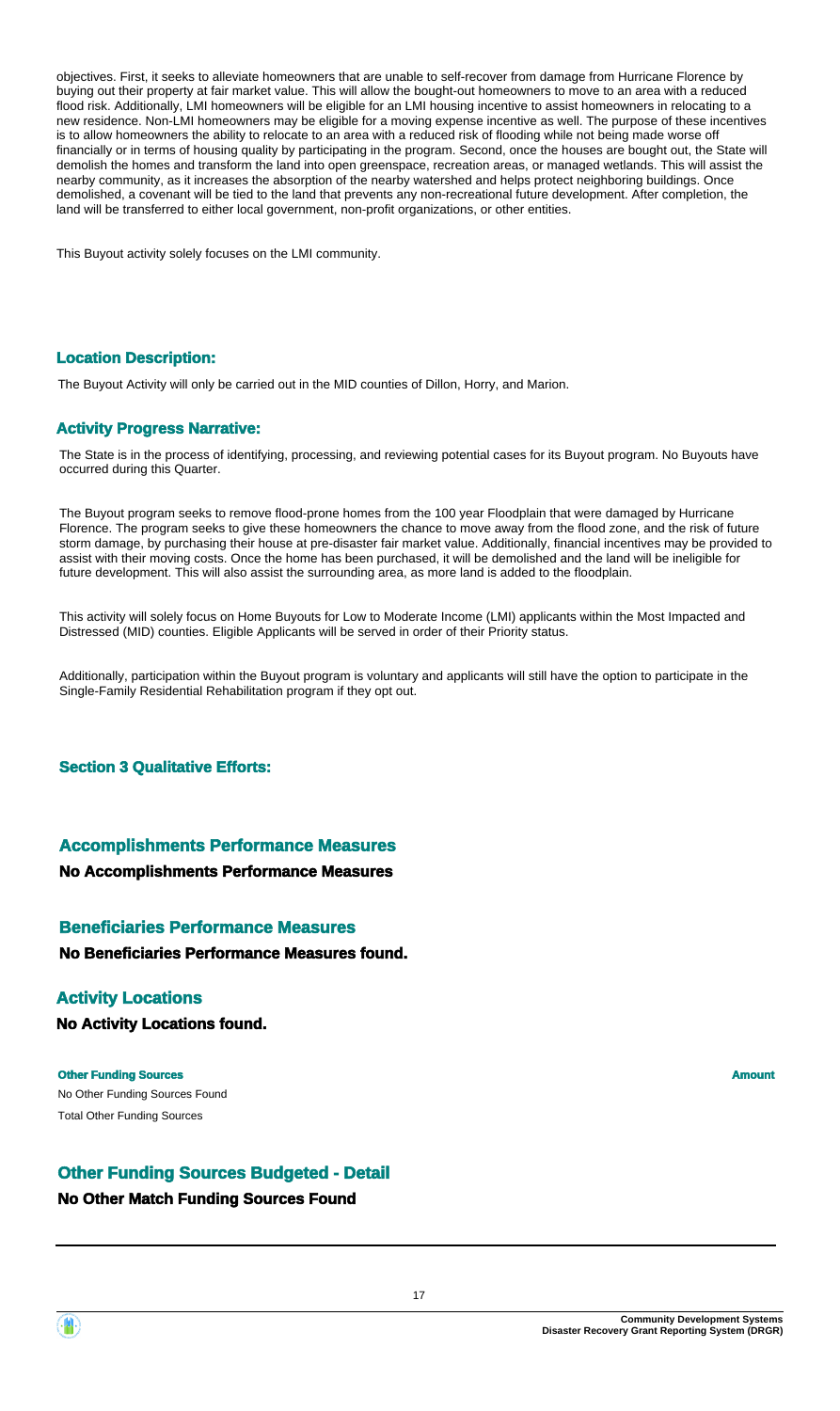

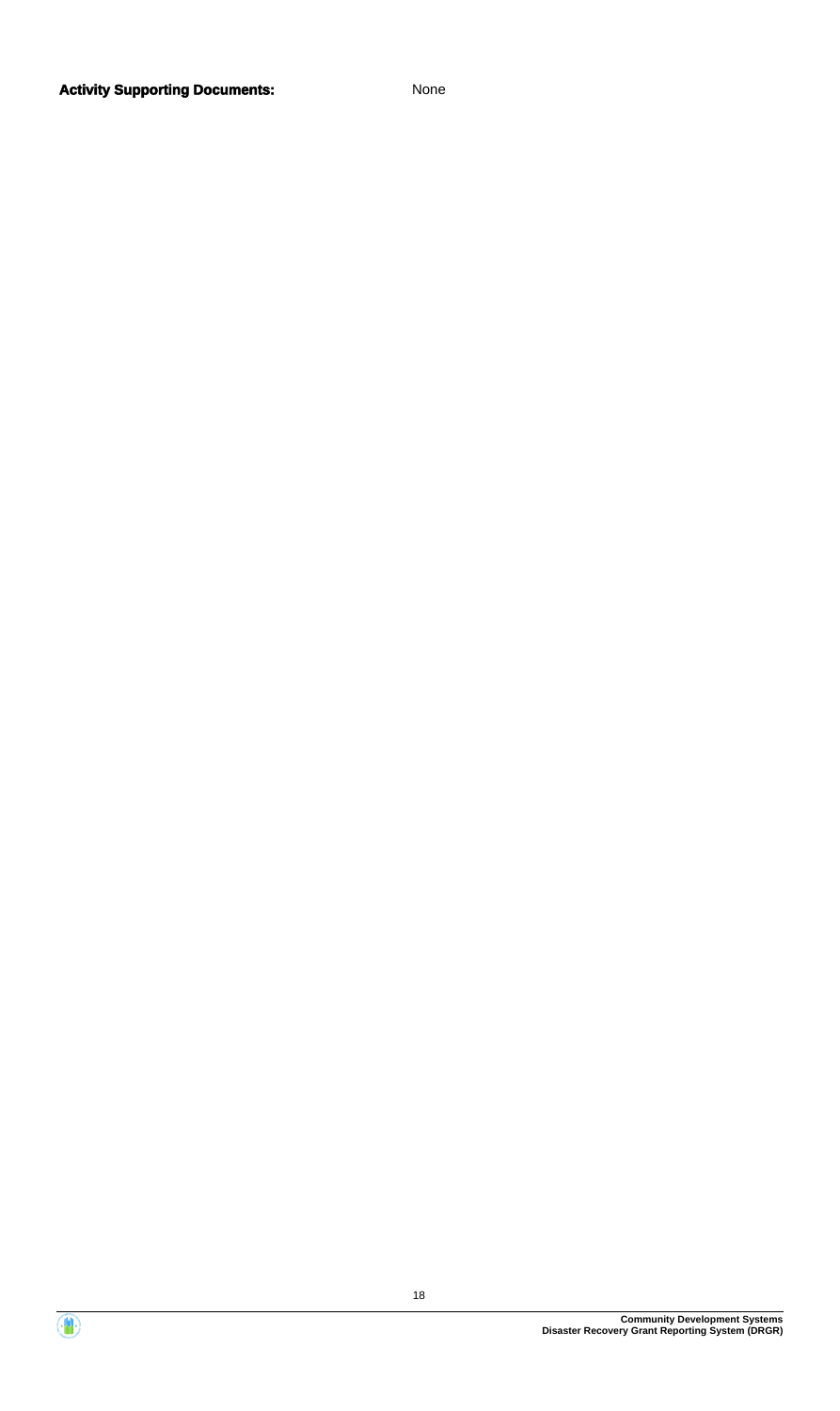**Grantee Activity Number: 4B2BUN Projected Start Date: Benefit Type:** Urgent Need **South Carolina Office of Resilience National Objective: Activity Status: Projected End Date: Completed Activity Actual End Date: Activitiy Type:** 12/14/2026 12/14/2020 Direct ( Person ) **Responsible Organization:** Acquisition - buyout of residential properties example of the Under Way **Activity Title: MID Urgent Need Buyout Project Number:** 4B **Project Title:** Buyout Program

| <b>Overall</b>                                 | Oct 1 thru Dec 31, 2021 To Date |                |
|------------------------------------------------|---------------------------------|----------------|
| <b>Total Projected Budget from All Sources</b> | \$0.00                          | \$3,000,000,00 |
| <b>Total Budget</b>                            | \$0.00                          | \$3,000,000,00 |
| <b>Total Obligated</b>                         | \$0.00                          | \$0.00         |
| <b>Total Funds Drawdown</b>                    | \$0.00                          | \$0.00         |
| <b>Program Funds Drawdown</b>                  | \$0.00                          | \$0.00         |
| <b>Program Income Drawdown</b>                 | \$0.00                          | \$0.00         |
| <b>Program Income Received</b>                 | \$0.00                          | \$0.00         |
| <b>Total Funds Expended</b>                    | \$0.00                          | \$0.00         |
| South Carolina Office of Resilience            | \$0.00                          | \$0.00         |
| <b>Most Impacted and Distressed Expended</b>   | \$0.00                          | \$0.00         |

#### **Activity Description:**

Due to a lack of flood maps or topographic changes, a significant number of homes were developed in what is now identified as the flood plain. Additionally, Hurricane Florence's severe winds, rains, and related flooding damaged some homes to be beyond the homeowner's ability to self-recover. While some citizens are able to, at great cost, elevate their home or mitigate their flood and storm risk; many, including the LMI community, face difficulty in storm proofing their homes or recovering from flood and storm damage. Furthermore, the homeowner faces great difficulty in selling their property at its pre-disaster worth in order to move to an area with a reduced flood risk.

The buyout program, which has seen great success in other cities and states, seeks to achieve two main objectives. First, it seeks to alleviate homeowners that are unable to self-recover from damage from Hurricane Florence by buying out their property at fair market value. This will allow the bought-out homeowners to move to an area with a reduced flood risk. Additionally, LMI homeowners will be eligible for an LMI housing incentive to assist homeowners in relocating to a new residence. Non-LMI homeowners may be eligible for a moving expense incentive as well. The purpose of these incentives is to allow homeowners the ability to relocate to an area with a reduced risk of flooding while not being made worse off financially or in terms of housing quality by participating in the program. Second, once the houses are bought out, the State will demolish the homes and transform the land into open greenspace, recreation areas, or managed wetlands. This will assist the nearby community, as it increases the absorption of the nearby watershed and helps protect neighboring buildings. Once demolished, a covenant will be tied to the land that prevents any non-recreational future development. After completion, the land will be transferred to either local government, non-profit organizations, or other entities.

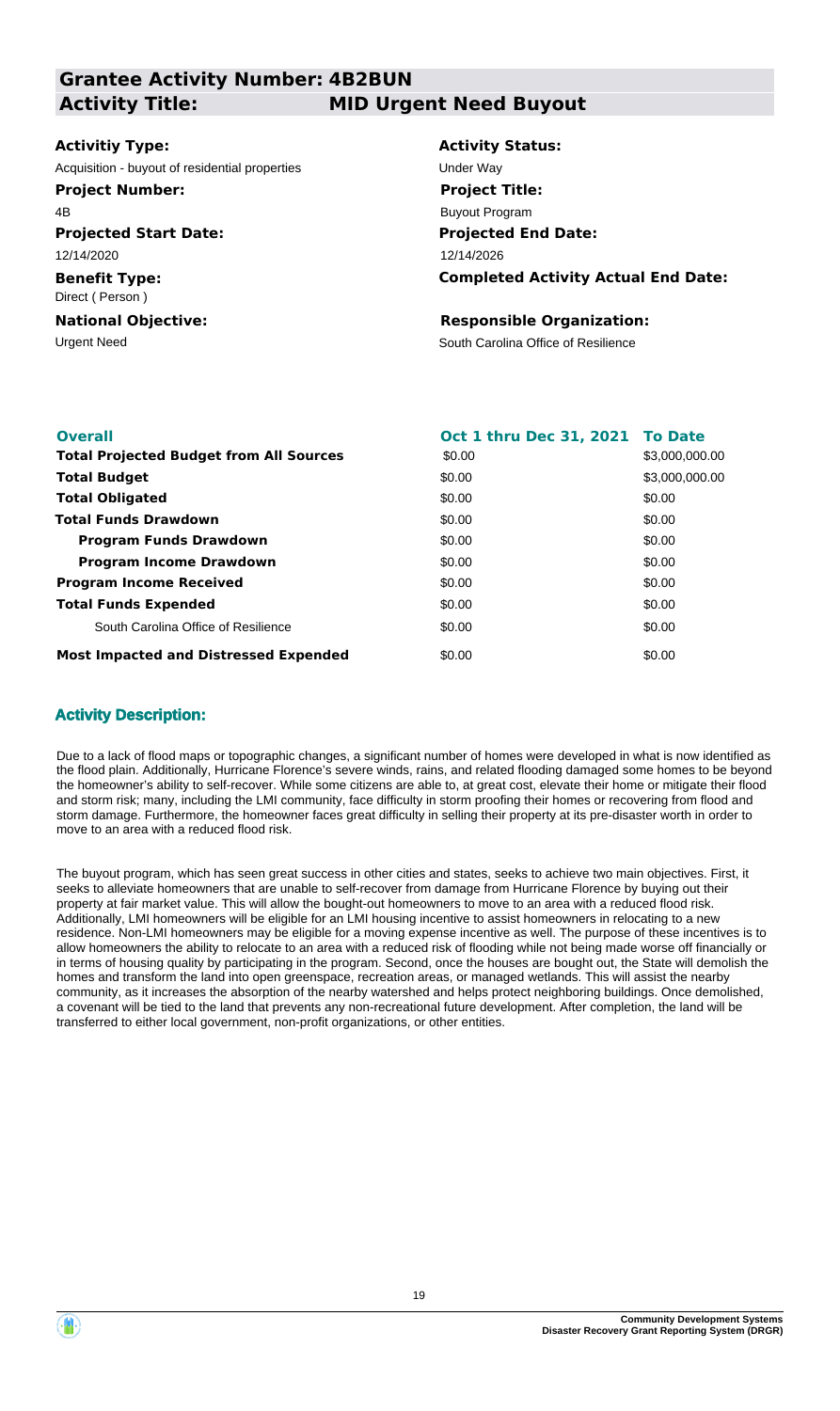This Buyout activity solely focuses on Non-LMI applicants displaying Urgent Need that qualify for the program.

### **Location Description:**

#### **Activity Progress Narrative:**

The State is in the process of identifying, processing, and reviewing potential cases for its Buyout program. No Buyouts have occurred during this Quarter.

The Buyout Program will offer, when applicable and feasible, applicants living in the 100 year flood plain within the Most Impacted and Distressed Counties the choice to participate in the Buyout Program instead of the Housing Rehabilitation program. As of June 30th, 38 applicants have been identified as potential households that would be eligible for Buyout offers.

This activity will solely focus on Home Buyouts for Non-Low to Moderate Income (Non-LMI) applicants whose Household Income ranges from 81-120% of the AMI within the Most Impacted and Distressed (MID) counties. Eligible Applicants will be served in order of their Priority status.

Additionally, participation within the Buyout program is voluntary and applicants will still have the option to participate in the Single-Family Residential Rehabilitation program if they opt out.

#### **Section 3 Qualitative Efforts:**

#### **Accomplishments Performance Measures**

#### **No Accomplishments Performance Measures**

#### **Beneficiaries Performance Measures**

#### **No Beneficiaries Performance Measures found.**

#### **Activity Locations**

**No Activity Locations found.**

No Other Funding Sources Found **Other Funding Sources Amount Amount Amount Amount Amount Amount Amount** Total Other Funding Sources

#### **Other Funding Sources Budgeted - Detail**

#### **No Other Match Funding Sources Found**

**Activity Supporting Documents:** None

### **Project # / 5R / Affordable Rental Program**

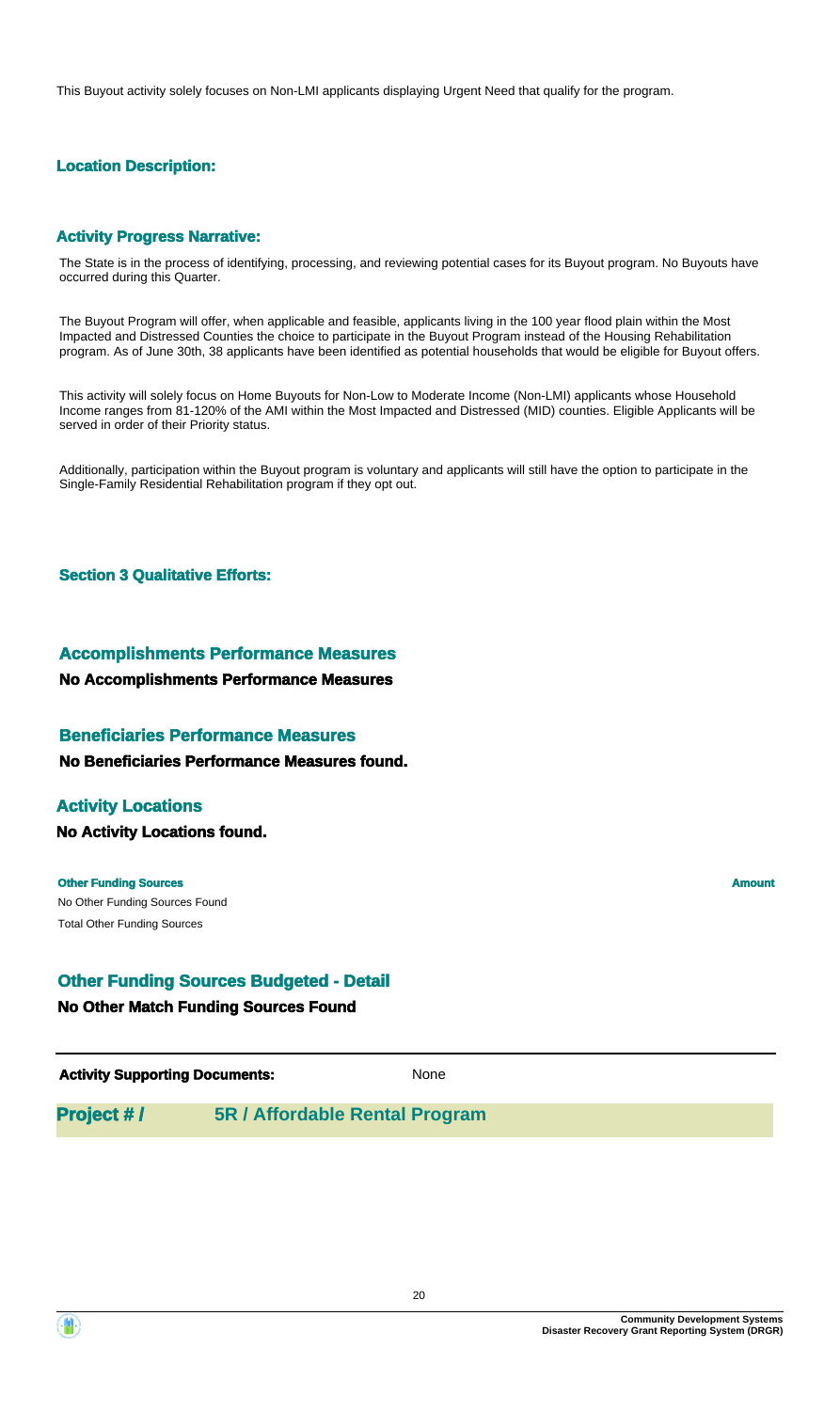**Grantee Activity Number: 5R1MID Activity Title: MID Affordable Rental Program**

#### **Activitiy Type:**

Rehabilitation/reconstruction of residential structures Under Way

**Project Number:**

5R

**Projected Start Date:** 12/14/2020

**Benefit Type:** Direct ( HouseHold )

#### **National Objective:**

# **Activity Status: Project Title:**

Affordable Rental Program

**Projected End Date:** 12/14/2026

**Completed Activity Actual End Date:**

### **Responsible Organization:**

Low/Mod-Income Housing The South Carolina Office of Resilience

| <b>Overall</b>                                 | Oct 1 thru Dec 31, 2021 | <b>To Date</b> |
|------------------------------------------------|-------------------------|----------------|
| <b>Total Projected Budget from All Sources</b> | \$0.00                  | \$1,483,758.20 |
| B-19-DV-45-0001                                | \$0.00                  | \$741,879.10   |
| B-19-DV-45-0002                                | \$0.00                  | \$741,879.10   |
| <b>Total Budget</b>                            | \$0.00                  | \$1,483,758.20 |
| B-19-DV-45-0001                                | \$0.00                  | \$741,879.10   |
| B-19-DV-45-0002                                | \$0.00                  | \$741,879.10   |
| <b>Total Obligated</b>                         | \$50.00                 | \$50.00        |
| B-19-DV-45-0001                                | \$50.00                 | \$50.00        |
| B-19-DV-45-0002                                | \$0.00                  | \$0.00         |
| <b>Total Funds Drawdown</b>                    | \$14.34                 | \$14.34        |
| B-19-DV-45-0001                                | \$14.34                 | \$14.34        |
| B-19-DV-45-0002                                | \$0.00                  | \$0.00         |
| <b>Program Funds Drawdown</b>                  | \$14.34                 | \$14.34        |
| B-19-DV-45-0001                                | \$14.34                 | \$14.34        |
| B-19-DV-45-0002                                | \$0.00                  | \$0.00         |
| <b>Program Income Drawdown</b>                 | \$0.00                  | \$0.00         |
| B-19-DV-45-0001                                | \$0.00                  | \$0.00         |
| B-19-DV-45-0002                                | \$0.00                  | \$0.00         |
| <b>Program Income Received</b>                 | \$0.00                  | \$0.00         |
| B-19-DV-45-0001                                | \$0.00                  | \$0.00         |
| B-19-DV-45-0002                                | \$0.00                  | \$0.00         |
| <b>Total Funds Expended</b>                    | \$14.34                 | \$14.34        |
| South Carolina Office of Resilience            | \$14.34                 | \$14.34        |
| <b>Most Impacted and Distressed Expended</b>   | \$14.34                 | \$14.34        |
| B-19-DV-45-0001                                | \$14.34                 | \$14.34        |
| B-19-DV-45-0002                                | \$0.00                  | \$0.00         |
|                                                |                         |                |

#### **Activity Description:**

The South Carolina Office of Resilience's Disaster Recovery Office's (SCDRO) Affordable Rental Program seeks to repair and restore the availability of affordable rental stock in the areas strongly impacted by Hurricane Florence. The program will provide up to \$50,000 in construction services to rental property owners for eligible activities including the rehabilitation and associated improvements, such as energy efficiency and resilience activities, of vacant single-family stick-built rental properties. Once construction is finished, the property owner will be required to lease the unit only to Low to Moderate Income (LMI) households that earn 80% or less of the Area Median Income. The rehabilitated rental property will also be required to adhere to the HUD HOME rent limits for 5 years.

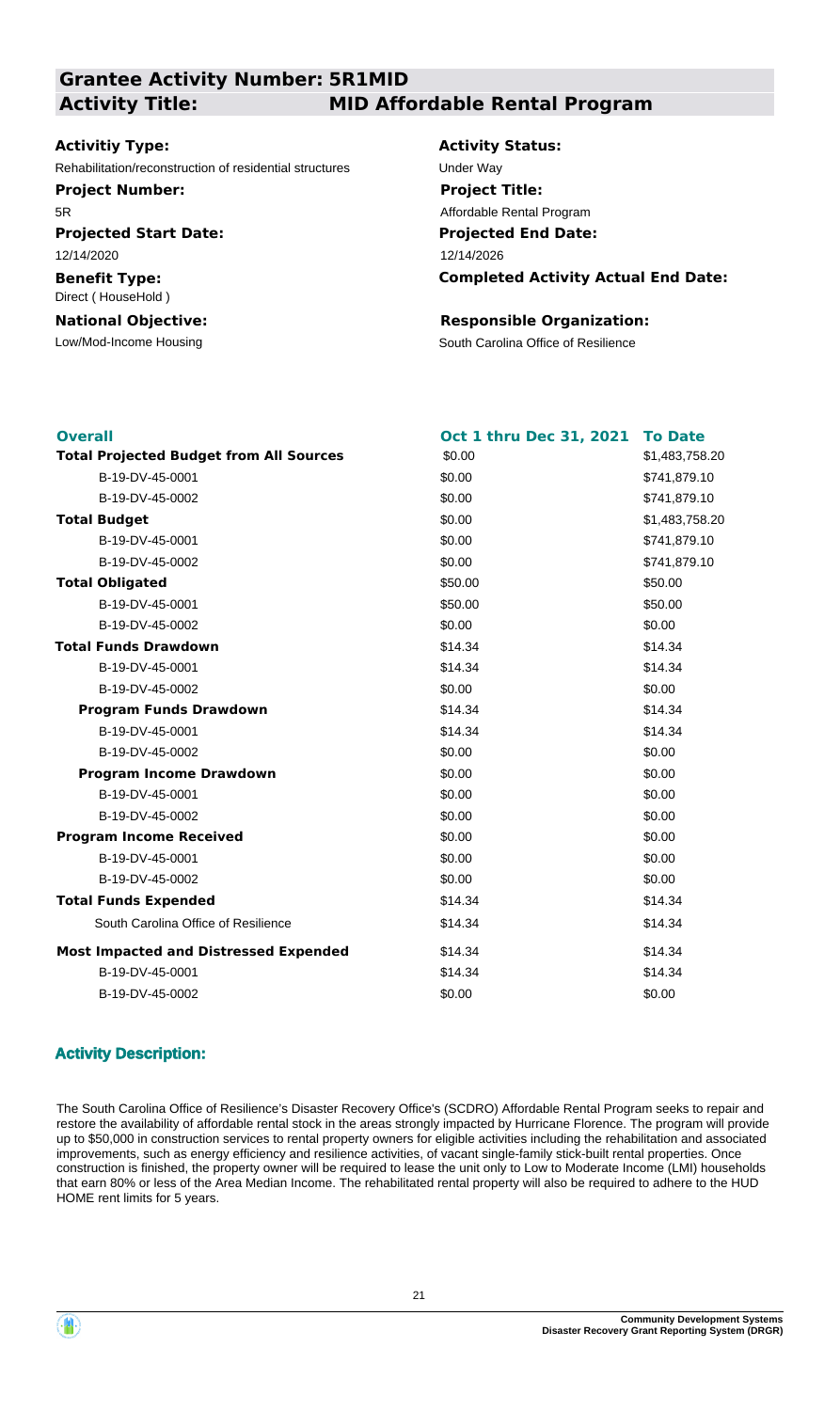#### **Location Description:**

This activity will focus solely on the Most Impacted and Distressed Counties of Dillon, Horry, and Marion.

#### **Activity Progress Narrative:**

During this quarter, the State focused on running program intake and meeting pre-construction requirements. Applications received will be reviewed for eligibility and duplication of benefits funds. The program will provide up to \$50,000 in construction service to rental owners for rehabilitation and associated improvements of single-family stick-built rental properties. Property owner applicants will be required to rent out the homes only to the Low to Moderate Income (LMI) Community, which are households earning 80% or less of the Area Median Income. All rentals must comply with the HUD Home rent limits for a five year affordability period. This activity will solely focus on Affordable Rental Rehabilitations in the Most Impacted and Distressed (MID) areas.

**Section 3 Qualitative Efforts:**

#### **Accomplishments Performance Measures**

**No Accomplishments Performance Measures**

### **Beneficiaries Performance Measures**

**No Beneficiaries Performance Measures found.**

#### **Activity Locations**

**No Activity Locations found.**

No Other Funding Sources Found **Other Funding Sources Amount** Total Other Funding Sources

### **Other Funding Sources Budgeted - Detail**

#### **No Other Match Funding Sources Found**

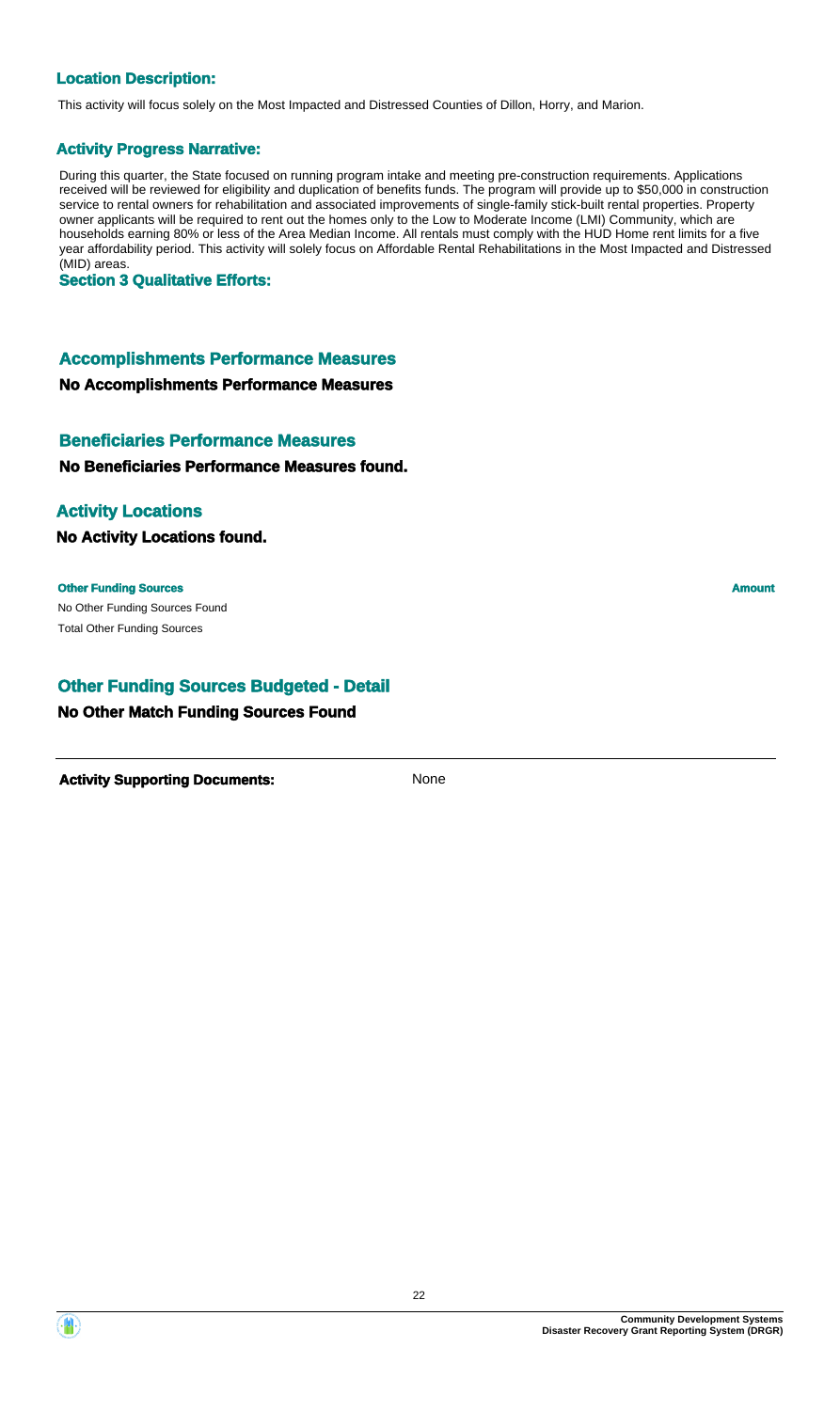### **Grantee Activity Number: 5R2NMID Activity Title: NMID Affordable Rental Program**

#### **Activitiy Type:**

Rehabilitation/reconstruction of residential structures Under Way

**Project Number:**

5R

**Projected Start Date:** 12/14/2020

**Benefit Type:** Direct ( HouseHold )

#### **National Objective:**

**Activity Status: Projected End Date: Completed Activity Actual End Date:** 12/14/2026 **Project Title:** Affordable Rental Program

#### **Responsible Organization:**

Low/Mod-Income Housing The South Carolina Office of Resilience

| <b>Overall</b>                                 | <b>Oct 1 thru Dec 31, 2021</b> | <b>To Date</b> |
|------------------------------------------------|--------------------------------|----------------|
| <b>Total Projected Budget from All Sources</b> | \$0.00                         | \$516,241.80   |
| B-19-DV-45-0001                                | \$0.00                         | \$258,120.90   |
| B-19-DV-45-0002                                | \$0.00                         | \$258,120.90   |
| <b>Total Budget</b>                            | \$0.00                         | \$516,241.80   |
| B-19-DV-45-0001                                | \$0.00                         | \$258,120.90   |
| B-19-DV-45-0002                                | \$0.00                         | \$258,120.90   |
| <b>Total Obligated</b>                         | \$50.00                        | \$50.00        |
| B-19-DV-45-0001                                | \$50.00                        | \$50.00        |
| B-19-DV-45-0002                                | \$0.00                         | \$0.00         |
| <b>Total Funds Drawdown</b>                    | \$5.04                         | \$5.04         |
| B-19-DV-45-0001                                | \$5.04                         | \$5.04         |
| B-19-DV-45-0002                                | \$0.00                         | \$0.00         |
| <b>Program Funds Drawdown</b>                  | \$5.04                         | \$5.04         |
| B-19-DV-45-0001                                | \$5.04                         | \$5.04         |
| B-19-DV-45-0002                                | \$0.00                         | \$0.00         |
| <b>Program Income Drawdown</b>                 | \$0.00                         | \$0.00         |
| B-19-DV-45-0001                                | \$0.00                         | \$0.00         |
| B-19-DV-45-0002                                | \$0.00                         | \$0.00         |
| <b>Program Income Received</b>                 | \$0.00                         | \$0.00         |
| B-19-DV-45-0001                                | \$0.00                         | \$0.00         |
| B-19-DV-45-0002                                | \$0.00                         | \$0.00         |
| <b>Total Funds Expended</b>                    | \$5.04                         | \$5.04         |
| South Carolina Office of Resilience            | \$5.04                         | \$5.04         |
| <b>Most Impacted and Distressed Expended</b>   | \$0.00                         | \$0.00         |
| B-19-DV-45-0001                                | \$0.00                         | \$0.00         |
| B-19-DV-45-0002                                | \$0.00                         | \$0.00         |
|                                                |                                |                |

### **Activity Description:**

The South Carolina Office of Resilience's Disaster Recovery Office's (SCDRO) Affordable Rental Program seeks to repair and restore the availability of affordable rental stock in the areas strongly impacted by Hurricane Florence. The program will provide up to \$50,000 in construction services to rental property owners for eligible activities including the rehabilitation and associated improvements, such as energy efficiency and resilience activities, of vacant single-family stick-built rental properties. Once construction is finished, the property owner will be required to lease the unit only to Low to Moderate Income (LMI) households that earn 80% or less of the Area Median Income. The rehabilitated rental property will also be required to adhere to the HUD HOME rent limits for 5 years.